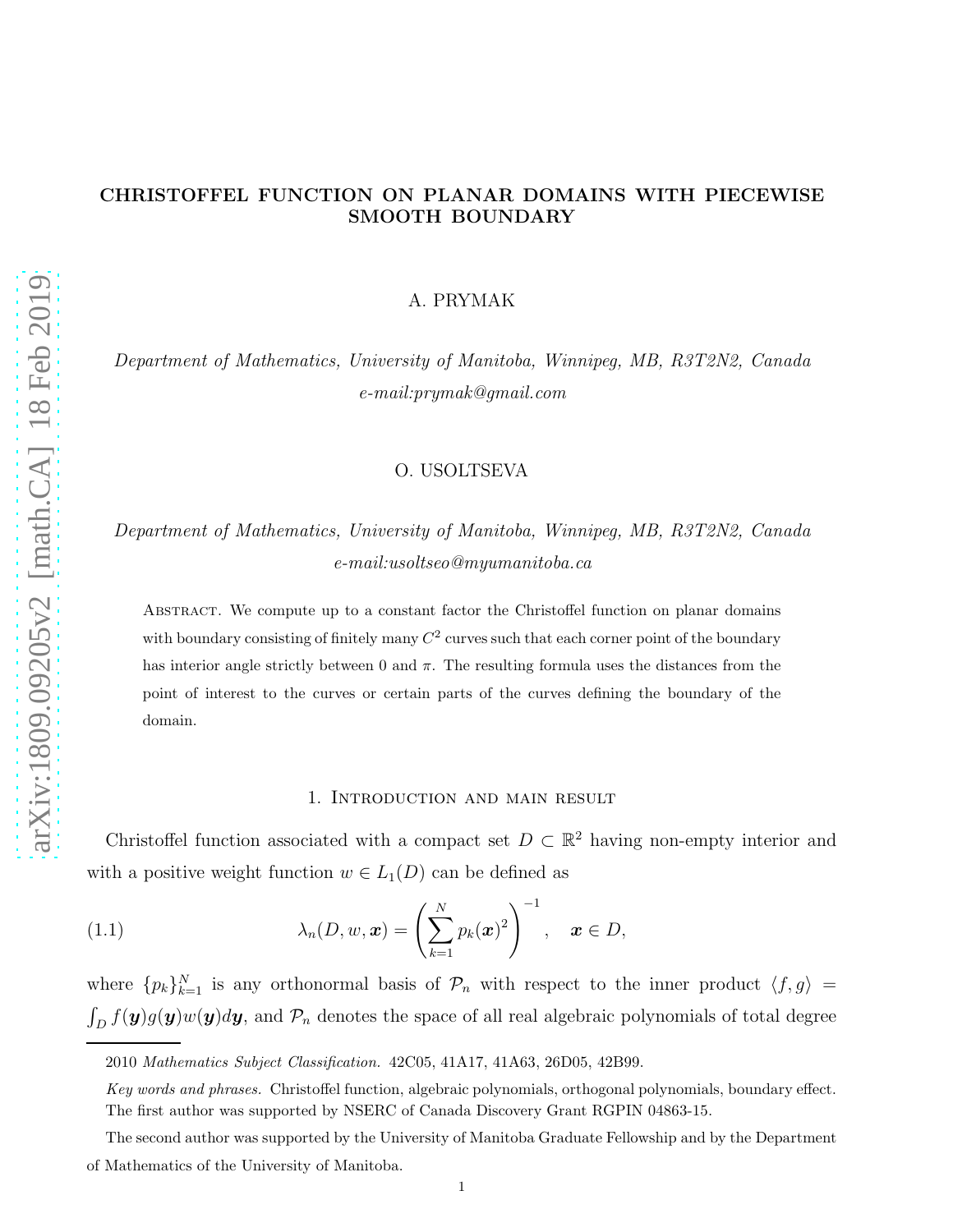$\leq n$  in two variables (so  $N = \frac{(n+1)(n+2)}{2}$  $\frac{2(n+2)}{2}$ . Christoffel function possesses the following well-known extremal property:

<span id="page-1-0"></span>(1.2) 
$$
\lambda_n(D, w, \mathbf{x}) = \min_{f \in \mathcal{P}_n, f(\mathbf{x}) = 1} \int_D f^2(\mathbf{y}) w(\mathbf{y}) d\mathbf{y}, \quad \mathbf{x} \in D.
$$

For simplicity, for the uniform weight  $w \equiv 1$  we set  $\lambda_n(D, x) = \lambda_n(D, w, x)$ .

Christoffel function is a valuable tool in various areas of analysis, mathematics and other dis-ciplines, see, e.g. [\[9\]](#page-18-0), [\[10\]](#page-18-1), [\[11\]](#page-18-2) and [\[14\]](#page-18-3). A typical result on *asymptotics* of Christoffel function establishes that for any fixed point  $x$  in the interior of D one has  $\lim_{n\to\infty} n^2\lambda_n(D, w, x) = \Psi(x)$ where  $\Psi(x)$  is computed explicitly or estimated, and of particular interest is the decay of  $\Psi(x)$ when  $\boldsymbol{x}$  is close to the boundary of D. Our focus is on establishing behavior of Christoffel function, namely, for any n and any  $x \in D$  we compute  $\lambda_n(D, x)$  up to a constant factor independent of n and x. This implies estimates of  $\Psi(x)$  and is useful in certain applications where the results on asymptotics are not helpful. For example, the rate of growth of  $\inf_{\bm{x}\in D}(\lambda_n(D,\bm{x}))^{-1}$ as  $n \to \infty$  was shown in [\[4\]](#page-18-4) to be determining for Nikol'skii type inequalities on D and in [\[2\]](#page-18-5) to be crucial for stability and accuracy of discrete least squares approximation (see also [\[3\]](#page-18-6) for the weighted analog employing pointwise behavior of  $\lambda_n(D, x)$ .

A common approach to the computation of Christoffel function is to use [\(1.1\)](#page-0-0) if an orthonormal basis of  $\mathcal{P}_n$  is available, see, e.g. [\[17\]](#page-18-7). This becomes infeasible when D is a rather general multivariate domain and the structure of the orthogonal polynomials on D is unknown. A different approach originated in [\[6\]](#page-18-8) and is based on using [\(1.2\)](#page-1-0) and comparison with other domains for which the behavior of Christoffel function is known, see also [\[4\]](#page-18-4), [\[12\]](#page-18-9) and [\[13\]](#page-18-10). In this article we further develop this approach and compute the behavior of Christoffel function for a large class of planar domains with piecewise  $C<sup>2</sup>$  boundary.

Let us define the domains we deal with more precisely.

A  $C^2$  curve is a parametric curve given by a parametrization  $\varphi$  which is a  $C^2$  mapping from [0, 1] to  $\mathbb{R}^2$  satisfying  $|\varphi'(s)| \neq 0$  everywhere and  $\varphi(s) \neq \varphi(t)$  when  $0 \leq s < t < 1$ . In particular, we allow closed curves when  $\varphi(0) = \varphi(1)$ . By  $\partial D$  we denote the boundary of a domain  $D \subset \mathbb{R}^2$ . We call  $D \subset \mathbb{R}^2$  a domain with piecewise  $C^2$  boundary if  $\partial D = \cup_{i=1}^m \Gamma_i$ , where each  $\Gamma_i$  is a  $C^2$  curve. A point  $\boldsymbol{v}$  is a corner point of  $\partial D$  if  $v = \boldsymbol{\varphi}(s) = \boldsymbol{\psi}(t)$  where  $\boldsymbol{\varphi}$  and  $\boldsymbol{\psi}$ are parametrizations of  $\Gamma_i$  and  $\Gamma_\ell$  with  $\varphi'(s) \neq \psi'(t)$ . Note that this can happen even when  $i = \ell, \varphi = \psi$  say for  $t = 0$  and  $s = 1$ . However, we do require that if  $\Gamma_i$  with parametrization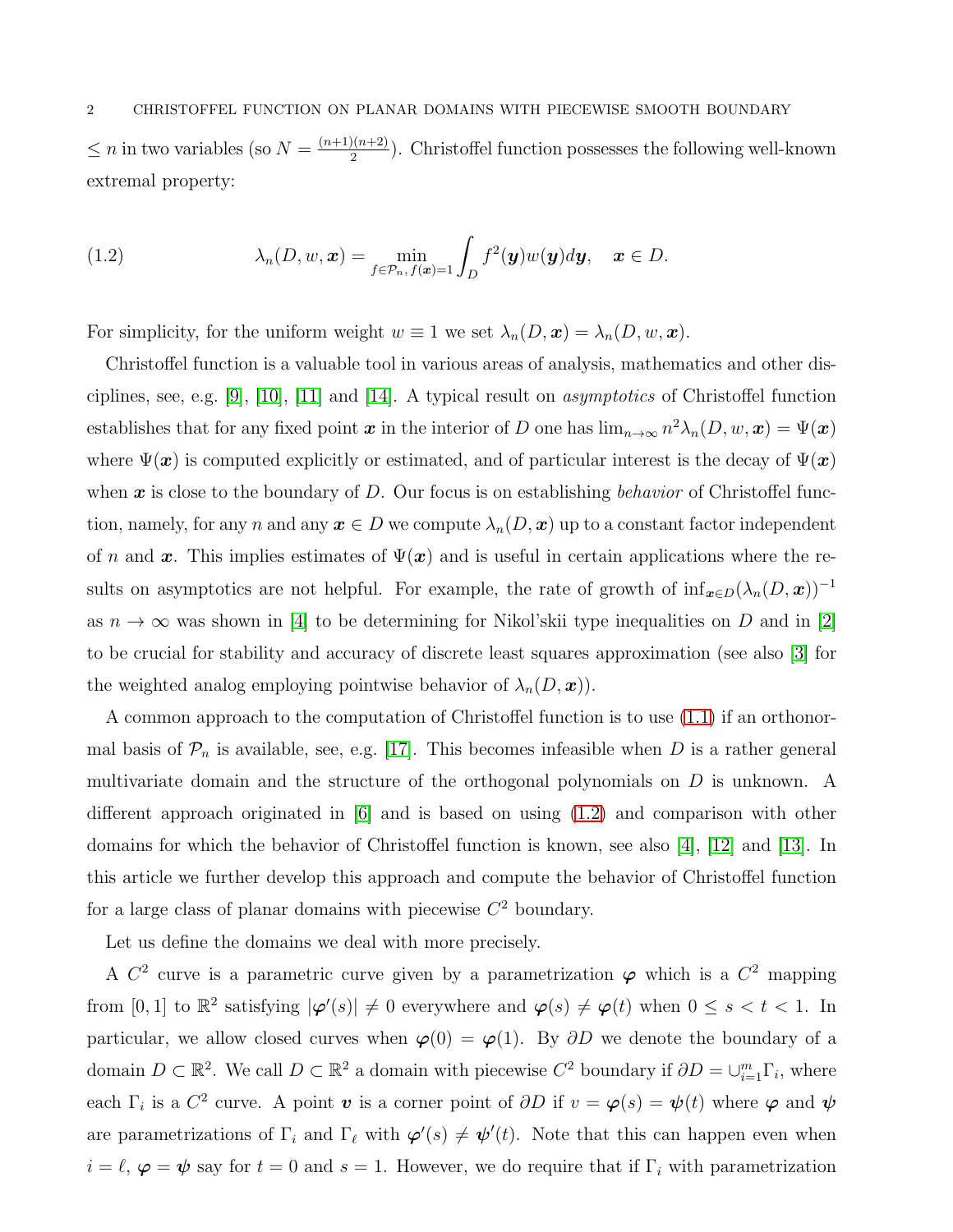$\varphi : [0,1] \to \mathbb{R}^2$  is closed and  $\varphi(0)$  is not a corner point (i.e.  $\varphi'(0) = \varphi'(1)$ ), then necessarily  $\boldsymbol{\varphi}''(0) = \boldsymbol{\varphi}''(1)$ , so that  $\Gamma_i$  is  $C^2$  everywhere.

Let  $\{v_j\}_{j=1}^k$  be the set of all corner points of  $\partial D$ . For every j, we need to define the interior angle  $\alpha_j$  of D at  $\mathbf{v}_j$ , and two related "corner" boundary curves  $\Gamma_j^{\pm}$ . Let  $\boldsymbol{\varphi}: [-\varepsilon, \varepsilon] \to \mathbb{R}^2$ ,  $\varepsilon > 0$ , be the natural parametrization of  $\partial D$  in a neighborhood of  $v_j$  such that  $\varphi(0) = v_j$ , D remains on the left when  $\partial D$  is traversed as the parameter increases and  $\Gamma_j^- := \varphi|_{[-\varepsilon,0]}$ and  $\Gamma_j^+ := \varphi|_{[0,\varepsilon]}$  are  $C^2$  curves with no common points except for  $v_j$  (it might be that this corner point is formed at the endpoints of a single  $\Gamma_i$ ). These conditions can be achieved by considering proper orientation and taking sufficiently small  $\varepsilon > 0$ . Then the unit vectors  $\boldsymbol{t}^+_i$  $j^+ := \lim_{s\to 0^+} \varphi'(s)$  and  $t_j^- := \lim_{s\to 0^-} \varphi'(s)$  are tangent to  $\partial D$  at  $v_j$ . We define  $\alpha_j \in [0, 2\pi)$ as the angle required to turn  $t_i^+$ <sup>+</sup> counterclockwise to get  $-t_j^-$ . If D is a simple polygon, this definition coincides with the standard definition of the interior angle. We remark that in the above we allow piecewise  $C^2$  domains to have several connected components and to have holes.

We set  $d(\boldsymbol{x}, \Gamma) := \inf_{\boldsymbol{y} \in \Gamma} |\boldsymbol{x} - \boldsymbol{y}|$  to be the distance from a point  $\boldsymbol{x}$  to a set (or curve)  $\Gamma$ , where |  $\cdot$  | is the Euclidean norm in  $\mathbb{R}^2$ , and  $d(\boldsymbol{x}, \emptyset) := \infty$ . Define  $\rho_n^*(t) := n^{-2} + n^{-1}\sqrt{t}$ ,  $t \ge 0$ . The equivalence " $\approx$ " is understood with absolute constants, namely,  $A \approx B$  means  $c^{-1}A \leq B \leq cA$ for an absolute constant  $c > 0$ .

Our main result is the following theorem.

<span id="page-2-0"></span>**Theorem 1.1.** Let  $D \subset \mathbb{R}^2$  be a domain with piecewise  $C^2$  boundary with pieces of the boundary  $\Gamma_i$ ,  $i=1,\ldots,m$ , and corner points  $\mathbf{v}_j$  with interior angles  $\alpha_j$ ,  $0<\alpha_j<\pi$ , and related corner boundary curves  $\Gamma_j^{\pm}$  as defined above,  $j = 1, ..., k$ . For any point  $\mathbf{x} \in D$ 

<span id="page-2-1"></span>
$$
(1.3) \qquad \lambda_n(D,\boldsymbol{x}) \approx c(D) \min \Big( \min_{1 \leq i \leq m} n^{-1} \rho_n^*(d(\boldsymbol{x},\Gamma_i)), \min_{1 \leq j \leq k} \rho_n^*(d(\boldsymbol{x},\Gamma_j^-)) \rho_n^*(d(\boldsymbol{x},\Gamma_j^+)) \Big),
$$

where  $c(D) > 0$  is a constant depending only on D.

When  $x$  is not near a corner point, the arguments of Theorem [1.1](#page-2-0) work without the requirement  $0 < \alpha_i < \pi$ , see Remark [5.1.](#page-17-0)

Our proof of Theorem [1.1](#page-2-0) is based on comparison with appropriate reference domains and use of the extremal property [\(1.2\)](#page-1-0). For the lower bound, we use "grain"-type domains which are the intersections of two discs of the same radius. The estimate for such reference domain is established in Section [3](#page-5-0) by reduction to use of Videnskii-type inequality [\(2.5\)](#page-5-1). For the upper bound we compare with the domains which are the intersections of two annuli and explicitly construct in Section [4](#page-9-0) the required polynomials with small  $L_2$  norm and  $f(x) = 1$  at a fixed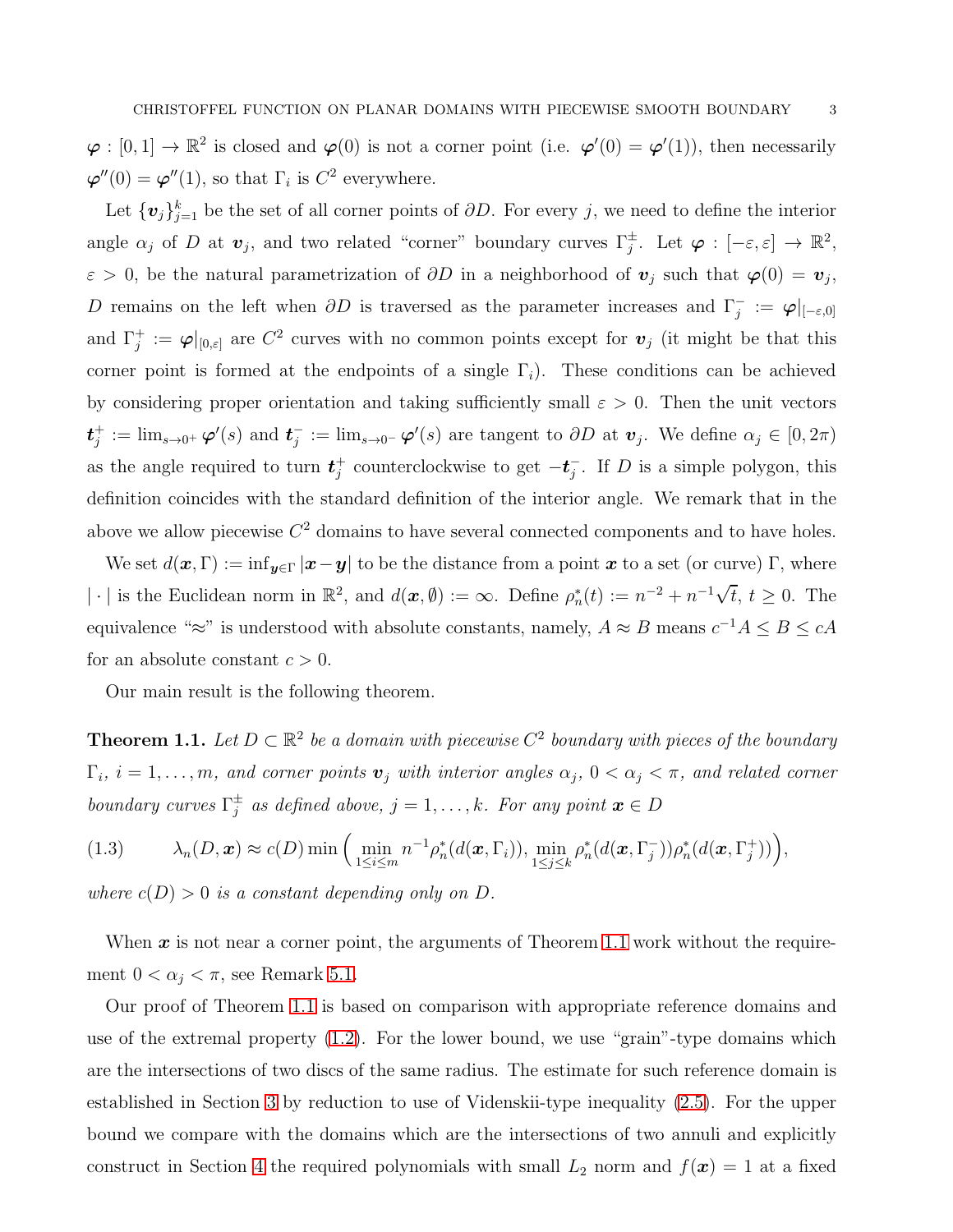point  $x$ . This construction may be of independent interest as the resulting polynomial can be viewed as a multivariate fast decreasing or "needle" polynomial. Known results of this type such as in [\[7\]](#page-18-11) and [\[8\]](#page-18-12) have radial structure, i.e. the decay estimate is given in terms of the distance to x, which is not suitable for our purposes as  $d(x, \Gamma_j^-)$  and  $d(x, \Gamma_j^+)$  can have different magnitude.

Our goal was obtaining a description of the Christoffel function which is uniform in  $n$  and  $x \in D$ . The major portion of the proof is focused on the local situation when x is close to one of the corner points  $v_j$ . We remark that it is not hard to reduce the problem to the case when  $\partial D$  has only one boundary piece and one corner point. Namely, for arbitrary D with piecewise  $C^2$  boundary and corner point  $\boldsymbol{v}$  of D, it is possible to construct two domains  $D_1$ ,  $D_2$  with piecewise  $C^2$  boundary and the only corner point  $\boldsymbol{v}$  such that  $D_1 \subset D \subset D_2$  and  $D$ coincides with  $D_1$  and  $D_2$  in a neighborhood of v. We chose the general case of finitely many boundary pieces and global exposition as it is not significantly more complicated and includes the transition between the local and the global behavior.

The methods of this work allow to handle non-convex domains but do not apply to serve angles bigger than  $\pi$  or cusps in the boundary of the domain, which are very interesting directions for future research.

# 2. Preliminaries

In this section we collect the required preliminaries and introduce some necessary notations. In what follows, the constants c,  $c(\cdot)$ ,  $c_1(\cdot)$ ,  $c_2(\cdot)$ , ... are positive and depend only on parameters indicated in the parentheses (if any). The constants c and  $c(\cdot)$  may be different at different occurrences despite the same notation being used. This is in contrast to  $c_1(\cdot)$ ,  $c_2(\cdot)$ , . . . which have the same value at different occurrences for the same arguments.

<span id="page-3-0"></span>By [\(1.2\)](#page-1-0),

(2.1) if 
$$
D_1 \subset D_2 \subset \mathbb{R}^2
$$
, then  $\lambda_n(D_1, \mathbf{x}) \leq \lambda_n(D_2, \mathbf{x})$ ,  $\mathbf{x} \in D_1$ ,

and

<span id="page-3-1"></span>(2.2) 
$$
\lambda_n(TD,T\boldsymbol{x})=\lambda_n(D,\boldsymbol{x})|\det T|, \quad \boldsymbol{x}\in D,
$$

where  $T x = x_0 + Ax$  is any non-degenerate affine transform of  $\mathbb{R}^2$ , i.e.,  $x_0 \in \mathbb{R}^2$  and A is a  $2 \times 2$  matrix, det  $T := \det A \neq 0$ .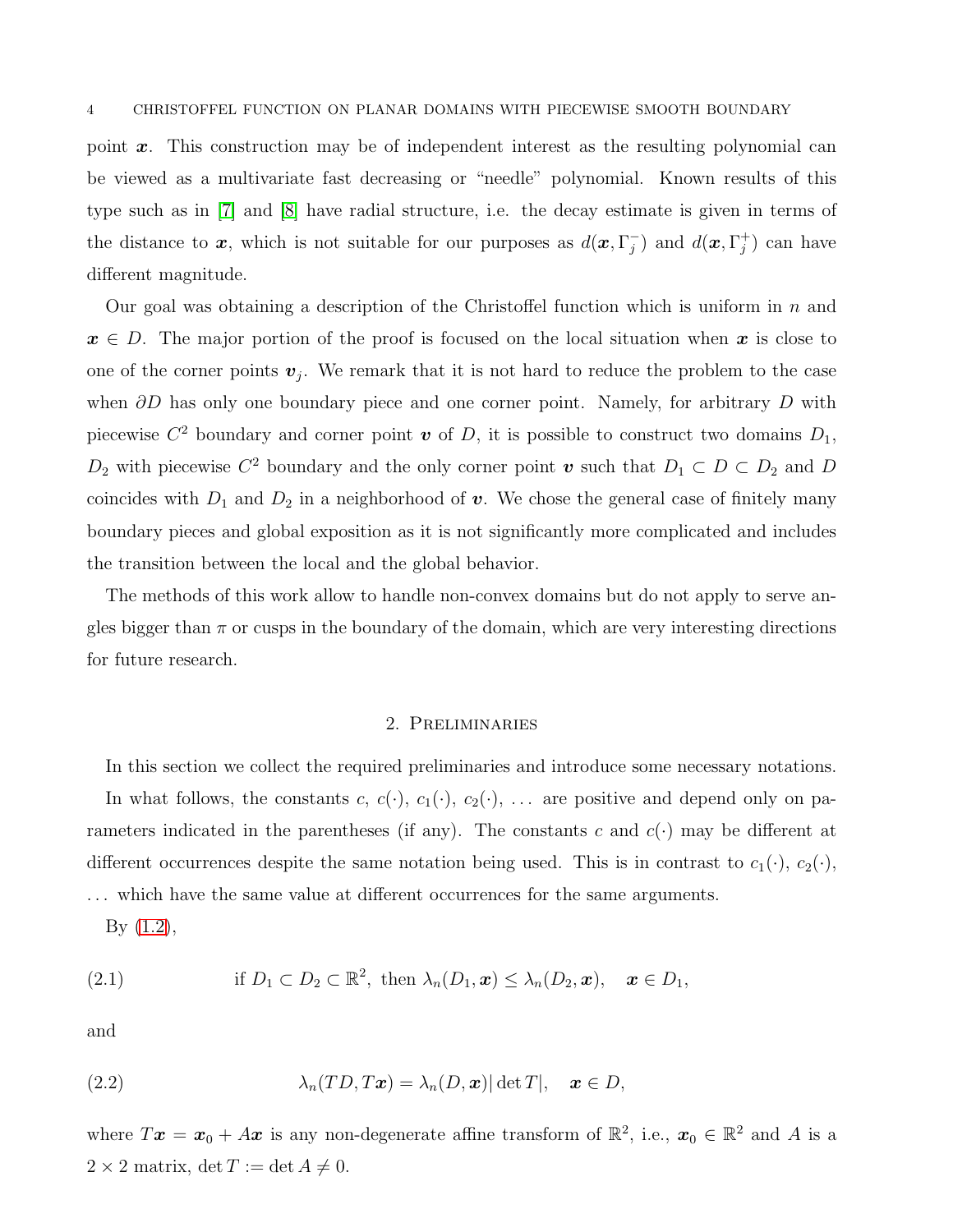<span id="page-4-0"></span>Let  $B := \{ \boldsymbol{x} : |\boldsymbol{x}| \leq 1 \}$  denote the unit disc in  $\mathbb{R}^2$ . By [\[12,](#page-18-9) Proposition 2.4 and (2.3)],

(2.3) 
$$
\lambda_n(B, \mathbf{x}) \approx n^{-1} \rho_n^*(1-|\mathbf{x}|), \quad \mathbf{x} \in B.
$$

We will use without reference the following properties of  $\rho_n^*$  which are straightforward to verify:  $\rho_n^*(t) \leq t + n^{-2}, \, \rho_n^*(t) \leq \rho_n^*(t') \leq \sqrt{\frac{t'}{t}}$  $t'_t \rho_n^*(t)$ , and  $\rho_n^*(t + n^{-2}) \approx \rho_n^*(t)$ , valid for any  $0 \le t \le t'$ .

Local linear extension of a  $C^2$  curve  $\Gamma$  having a parametrization  $\varphi$  is a curve  $\Gamma^*$  with  $C^1$ parametrization  $\varphi^*$  satisfying  $\varphi^*(t) = \varphi(t)$  for  $t \in [0,1]$ ,  $\varphi'(t) = (\varphi^*)'(0)$  for  $t < 0$ , and  $(\varphi^*)'(t) = \varphi'(1)$  for  $t > 1$ . We choose the domain of  $\varphi^*$  to be  $[-\epsilon, 1 + \epsilon]$  for a sufficiently small  $\epsilon > 0$  so that  $\varphi^*$  is injective possibly with the exception of  $\varphi^*(0) = \varphi^*(1)$  in case  $\varphi$  was closed. In other words,  $\Gamma^*$  is obtained by extending  $\Gamma$  beyond the beginning point  $\varphi(0)$  and the end point  $\varphi(1)$  by straight line segments of strictly positive lengths belonging to the lines tangent to  $\Gamma$  at these two points, respectively.

We need to introduce a notation. Suppose  $\Gamma \subset \mathbb{R}^2$  and  $y \in \Gamma$  are such that  $\Gamma$  is a  $C^2$  curve in a neighborhood of y. Let u be a unit normal vector to  $\Gamma$  at y, and in the case  $\Gamma = \partial D$  for a domain D, we choose  $u$  to be pointing outwards from D. For any  $r > 0$ , we denote by

(2.4) 
$$
B_{+}(r, \mathbf{y}, \Gamma) := rB + \mathbf{y} + r\mathbf{u} \text{ and } B_{-}(r, \mathbf{y}, \Gamma) := rB + \mathbf{y} - r\mathbf{u}
$$

the two discs of radius r tangent to  $\Gamma$  at y.

We need that closed  $C^2$  curves without corner points possess a *rolling disc property*. Namely, if  $\Gamma$  is such a curve, then there exists  $r = r(\Gamma) > 0$  such that for any  $0 < r' \le r$  and any point  $y \in \Gamma$  we have  $B_{\pm}(r', y, \Gamma) \cap \Gamma = \{y\}$ . While in a neighborhood of  $y$  such a statement follows from standard differential geometry (curvature is separated from zero), the stated above global version follows from a generalization of Blaschke's rolling theorem [\[16,](#page-18-13) Th. 1 (iii) and (v)]. In the proof of the main result we will extend the rolling disc property to certain non-closed  $C<sup>2</sup>$ curves.

We will need the following analog of Bernstein and Markov inequalities due to Videnskii [\[15\]](#page-18-14) (also can be found in [\[1,](#page-18-15) 4.1 E.19, p. 242]): for a trigonometric polynomial  $T_n$  of degree  $\leq n$ and  $\theta \in (-\beta, \beta), \beta \in (0, \pi)$  one has

$$
|T_n'(\theta)| \le \min\left\{\frac{n\cos\frac{\theta}{2}}{\sqrt{\sin^2\frac{\theta}{2}-\sin^2\frac{\theta}{2}}}, (1+o(1))2n^2\cot\frac{\theta}{2}\right\} ||T_n||_{L_\infty([-\beta,\beta])},
$$

where  $o(1) = 0$  for every  $n > \frac{1}{2}\sqrt{3\tan^2(\beta/2) + 1}$ , so  $(1 + o(1))2 \cot \frac{\beta}{2} \le c(\beta)$  for all n. (In fact, the Markov-type inequality  $|T_n'(\theta)| \le c(\beta) n^2 \|T_n\|_{L_\infty([-\beta,\beta])}$  was obtained much earlier by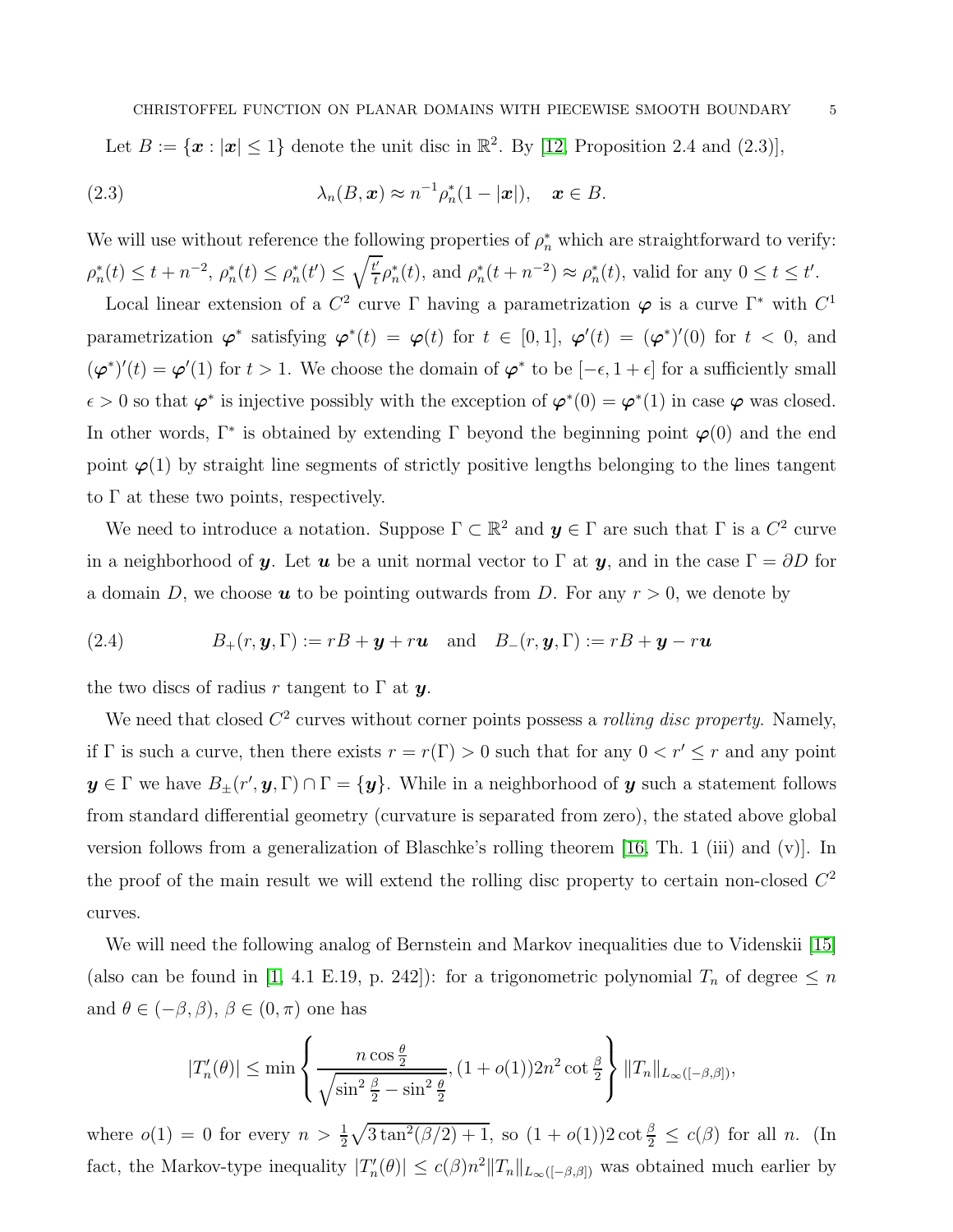Jackson [\[5,](#page-18-16) p. 889]; the Videnskii's inequality has sharp constant for large  $n$ .) The above implies

(2.5) 
$$
|T'_n(\theta)| \leq \tilde{c}(\beta) \frac{\|T_n\|_{L_\infty([-\beta,\beta])}}{\rho_n^*(\beta - |\theta|)},
$$

where  $\tilde{c}(\beta) > 0$  can be assumed to be a decreasing function of  $\beta \in (0, \pi)$ .

<span id="page-5-0"></span>We will use the notations diam( $\cdot$ ) and int( $\cdot$ ) to denote the diameter and the interior of a planar set, respectively; meas<sub>d</sub>(·) will stand for the d-dimensional Lebesgue measure. We will also need the distance notation  $d(X,Y) := \inf_{\mathbf{x} \in X, \mathbf{y} \in Y} |\mathbf{x} - \mathbf{y}|$  for two subsets  $X, Y \subset \mathbb{R}^2$ .

#### <span id="page-5-1"></span>3. Lower bound for specific domains

The main result of this section is the following lemma establishing an appropriate lower bound for "grain"-type domain, which is the intersection of two discs of the same radius.

<span id="page-5-2"></span>Lemma 3.1. Let  $0 < h < 2$ ,  $D_1 := B$ ,  $D_2 := B + (0, h)$ ,  $D := D_1 \cap D_2$ , for  $x \in D$  $d_i^*(\boldsymbol{x}) := 1 - |\boldsymbol{x} - (i-1)(0,h)|$  is the distance from  $\boldsymbol{x}$  to  $\partial D_i$ ,  $i = 1,2$ . Then for any  $\boldsymbol{x} \in D$ 

$$
\lambda_n(D,\boldsymbol{x}) \ge c(h)\rho_n^*(d_1^*(\boldsymbol{x}))\rho_n^*(d_2^*(\boldsymbol{x})).
$$

We need some preparation before the proof of Lemma [3.1.](#page-5-2)

A convex body in  $\mathbb{R}^2$  is any convex compact set with non-empty interior. For a  $D \subset \mathbb{R}^2$ convex body in  $\mathbb{R}^2$ ,  $x \in D$  and  $\mu > 0$ , denote by  $D_{\mu,x} := x + \mu(D - x)$  the homothety of D with the ratio  $\mu$  and the center  $\boldsymbol{x}$ .

<span id="page-5-3"></span>**Lemma 3.2.** Let  $D \subset \mathbb{R}^2$  be a convex body in  $\mathbb{R}^2$ , x be an interior point of D and  $0 < \mu < 1$ . Then for any  $y \in D_{1-\mu,x}$  we have  $D_{\mu,x} - x + y \subset D$ .

Proof. It is enough to show that

$$
\mu(D-\boldsymbol{x})+(1-\mu)(D-\boldsymbol{x})+\boldsymbol{x}\subset D,
$$

which is immediate since D is convex and so  $\mu D + (1 - \mu)D = D$ .

The following corollary allows to control the  $L_{\infty}$  norm of the "needle" polynomial realizing  $\lambda_n(D, x)$  (see [\(1.2\)](#page-1-0)) which is not guaranteed to be attained at x.

<span id="page-5-4"></span>**Corollary 3.3.** Let  $D \subset \mathbb{R}^2$  be a convex body in  $\mathbb{R}^2$ , x be an interior point of  $D$ ,  $0 < \mu < 1$ , and  $P \in \mathcal{P}_n$  be a polynomial satisfying  $P(\boldsymbol{x}) = 1$  and  $||P||_{L_2(D)}^2 = \lambda_n(D, \boldsymbol{x})$ . Then

$$
||P||_{L_{\infty}(D_{1-\mu,x})} \leq \mu^{-1}.
$$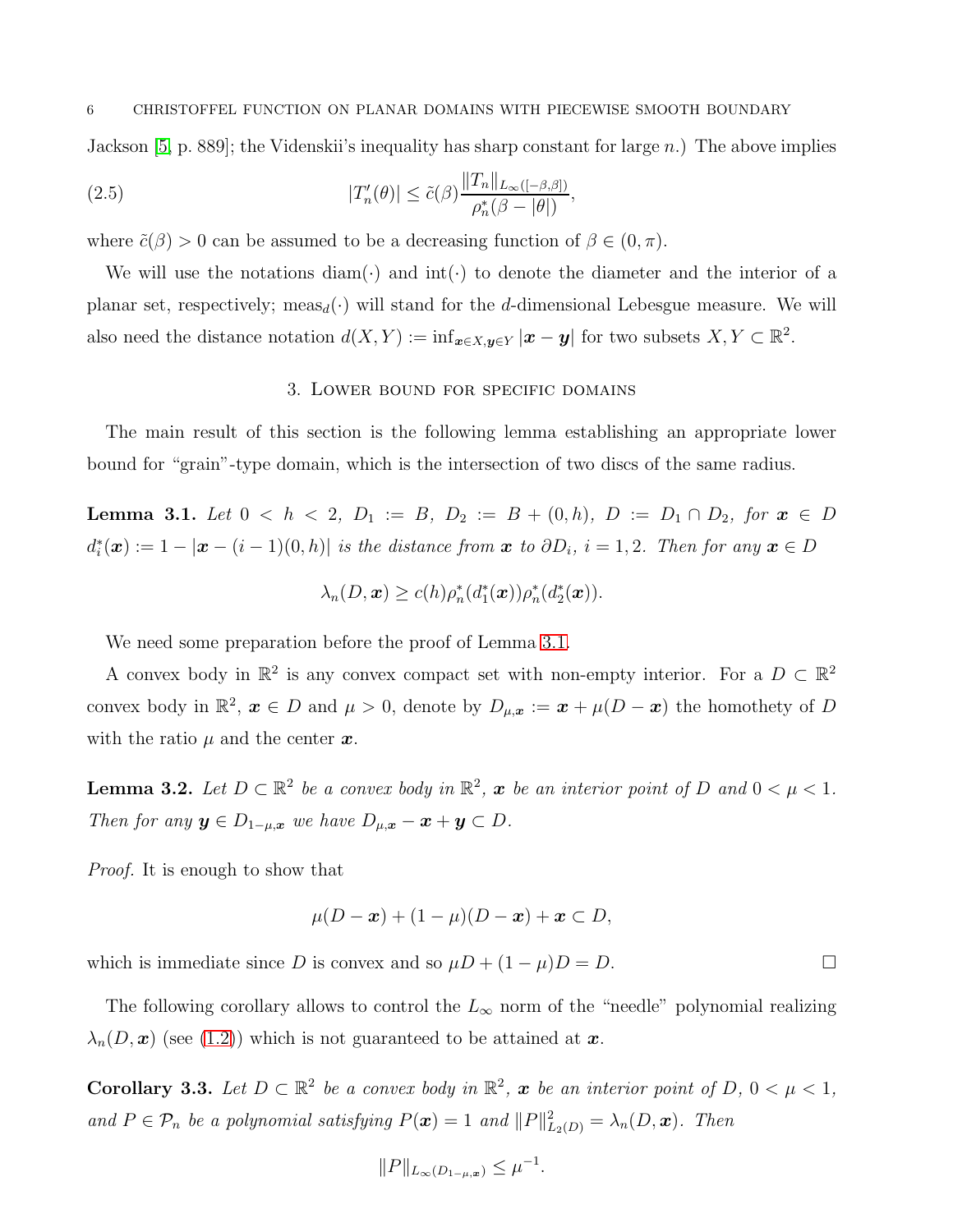$$
\lambda_n(D, \mathbf{y}) = \min_{Q \in \mathcal{P}_n, |Q(\mathbf{y})|=1} ||Q||^2_{L_2(D)} \leq \frac{1}{M^2} ||P||^2_{L_2(D)} = \frac{1}{M^2} \lambda_n(D, \mathbf{x}),
$$

so by  $(2.1)$ , Lemma [3.2](#page-5-3) and  $(2.2)$ , we conclude that

$$
M^2 \leq \frac{\lambda_n(D, \boldsymbol{x})}{\lambda_n(D, \boldsymbol{y})} \leq \frac{\lambda_n(D, \boldsymbol{x})}{\lambda_n(D_{\mu, \boldsymbol{x}} - \boldsymbol{x} + \boldsymbol{y}, \boldsymbol{y})} = \mu^{-2}.
$$

Remark 3.4. Lemma [3.2](#page-5-3) and Corollary [3.3](#page-5-4) are valid in  $\mathbb{R}^d$  with  $\mu^{-1}$  replaced by  $\mu^{-d/2}$  in the conclusion of Corollary [3.3.](#page-5-4) The proofs are exactly the same with  $\mu^{-2}$  replaced by  $\mu^{-d}$  in the end.

The restriction of an algebraic polynomial to a circular arc is a trigonometric polynomial. With this in mind, the next lemma employs Videnskii inequality in our settings.

<span id="page-6-2"></span>**Lemma 3.5.** Let  $A \subset \mathbb{R}^2$  be an arc of length l of a circle of radius r,  $l < 2\pi r$ ,  $\boldsymbol{x} \in A$ ,  $\eta < l$ ,  $r<\eta^{-1},\ \eta>0, \ d \ \textit{be the distance from} \ \pmb{x} \ \textit{to the 2-point set consisting of the endpoints of $A$},$  $f \in \mathcal{P}_n$ ,  $f(\boldsymbol{x}) = 1$ . Then

<span id="page-6-1"></span>(3.1) 
$$
f(\mathbf{y}) \geq \frac{1}{2} \quad \text{whenever} \quad \mathbf{y} \in A \quad \text{and} \quad |\mathbf{x} - \mathbf{y}| \leq c(\eta) \|f\|_{L_{\infty}(A)}^{-1} \rho_n^*(d).
$$

Proof. We can parametrize A so that

$$
A = \boldsymbol{\varphi}([-\beta,\beta]), \quad \text{where} \quad \boldsymbol{\varphi}(t) = \boldsymbol{o} + r(\cos(t - t_0), \sin(t - t_0)),
$$

 $\boldsymbol{o} \in \mathbb{R}^2$  and  $\beta = \frac{l}{2i}$  $\frac{l}{2r}$ . Note that  $T_n(t) := f(\boldsymbol{\varphi}(t))$  is a trigonometric polynomial of degree  $\leq n$ . We can assume that  $x$  is closer to  $\varphi(\beta)$  than to  $\varphi(-\beta)$ , then  $x = \varphi(\beta - d')$ , where  $d' = 2 \arcsin(\frac{d}{2r}) \approx \frac{d}{r}$  $\frac{d}{r}$  and  $\beta - d' \geq 0$ . With  $y = \varphi(t)$ , we will show that

<span id="page-6-0"></span>(3.2) 
$$
f(\mathbf{y}) = T_n(t) \ge \frac{1}{2} \quad \text{whenever} \quad t \in [-\beta, \beta] \quad \text{and} \quad |\beta - d' - t| \le \gamma \|f\|_{L_\infty(A)}^{-1} \rho_n^*(d')
$$

for a small enough  $\gamma = \gamma(\eta) < \frac{1}{2}$  $\frac{1}{2}$ . Assuming t is as in [\(3.2\)](#page-6-0), so by  $\gamma < \frac{1}{2}$  we have  $|\beta - d' - t| \le$  $\frac{d'}{2} + \frac{1}{2}$  $\frac{1}{2}n^{-2}$  implying  $\beta - \frac{3}{2}$  $\frac{3}{2}d' - \frac{1}{2}$  $\frac{1}{2}n^{-2} \le t \le \beta - \frac{1}{2}$  $rac{1}{2}d' + \frac{1}{2}$  $\frac{1}{2}n^{-2}$ . For some  $\theta$  between  $\beta - d'$  and t,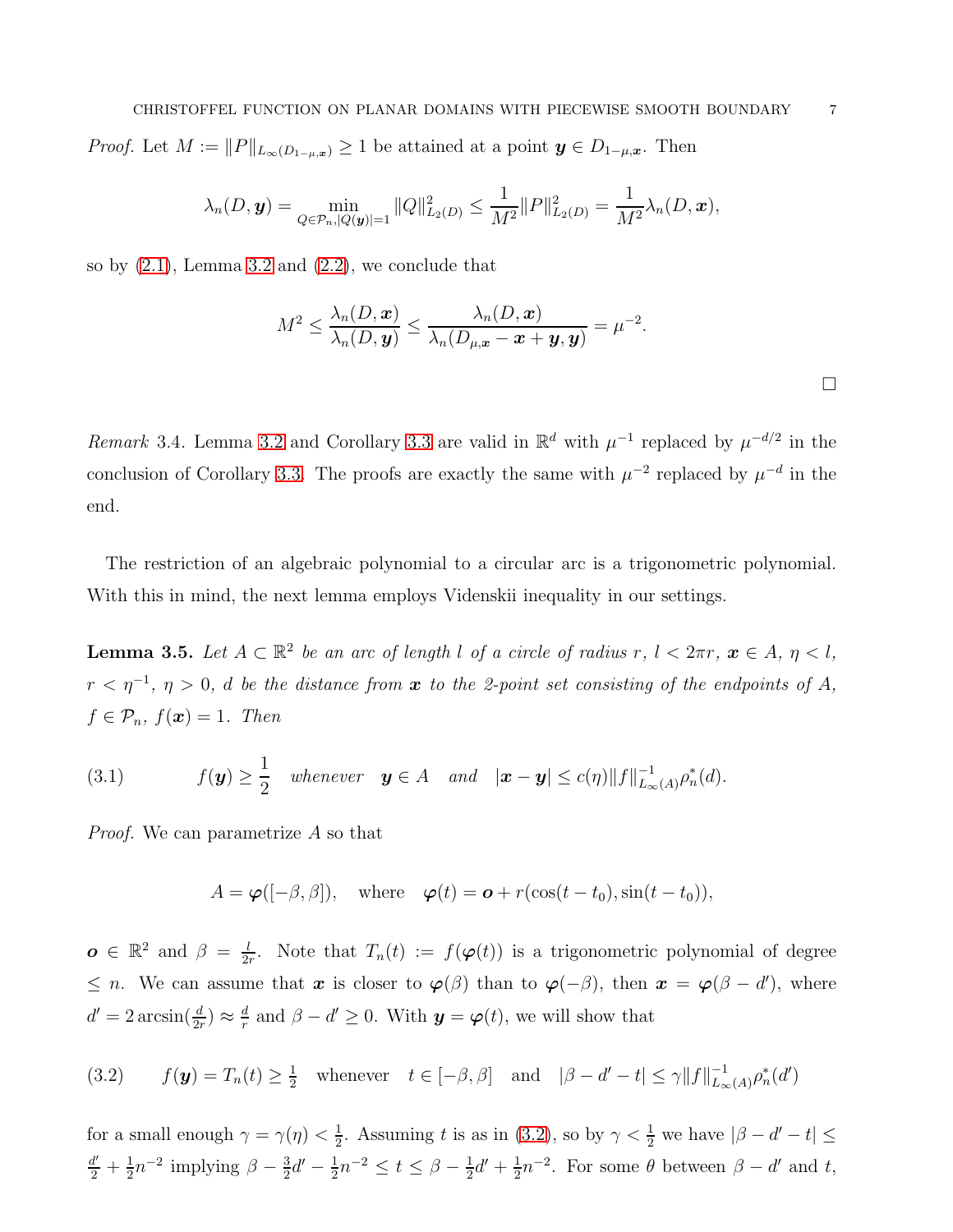$$
|1 - T_n(t)| = |T_n(\beta - d') - T_n(t)| = |T'_n(\theta)||\beta - d' - t|
$$
  
\n
$$
\leq \tilde{c}(\beta) \frac{||T_n||_{L_\infty([- \beta, \beta])}}{\rho_n^*(\beta - |\theta|)} |\beta - d' - t|
$$
  
\n
$$
\leq c\tilde{c}(\beta) \frac{||T_n||_{L_\infty([- \beta, \beta])}}{\rho_n^*(d')} |\beta - d' - t|
$$
  
\n
$$
\leq c\tilde{c}(\beta) \frac{||f||_{L_\infty(A)}}{\rho_n^*(d')} \gamma ||f||_{L_\infty(A)}^{-1} \rho_n^*(d') \leq \frac{1}{2},
$$

provided  $\gamma = \gamma(\eta)$  is sufficiently small (we have  $\tilde{c}(\beta) \geq \tilde{c}(\frac{\eta^2}{2})$  $\binom{2}{2}$ ). Finally, [\(3.2\)](#page-6-0) implies [\(3.1\)](#page-6-1) because  $|\beta - d' - t|$  $r \approx |\boldsymbol{x} - \boldsymbol{y}| = |\boldsymbol{\varphi}(\beta - d') - \boldsymbol{\varphi}(t)|$  and  $\rho_n^*(d) \leq c(\eta)\rho_n^*(d')$  $\Box$ 

Now we are ready for the proof of the main result of this section.

*Proof of Lemma 3.1*. Without loss of generality, assume  $d_1^*(\boldsymbol{x}) \leq d_2^*(\boldsymbol{x})$ . We will have three cases depending on the values of  $d_1^*(x)$  and  $d_2^*(x)$  in relation to a parameter  $\delta = \delta(h) > 0$  which will be selected later.

Case 1:  $d_1^*(\boldsymbol{x}) \geq \frac{\delta}{2}$  $\frac{\delta}{2}$ . Then  $B := \frac{\delta}{2}B + x$  satisfies  $B \subset D$ , so by [\(2.1\)](#page-3-0), [\(2.2\)](#page-3-1) and [\(2.3\)](#page-4-0)  $\lambda_n(D,\bm{x})\geq \lambda_n(\widetilde{B},\bm{x})=\frac{\delta^2}{4}$  $\frac{\delta^2}{4}\lambda_n(B,(0,0)) \approx c(\delta)n^{-2} \geq c(\delta)\rho_n^*(d_1^*(\boldsymbol{x}))\rho_n^*(d_2^*(\boldsymbol{x})).$ 

Case 2:  $d_1^*(\boldsymbol{x}) < \frac{\delta}{2}$  $\frac{\delta}{2}$  and  $d_2^*(x) \ge \delta$ . Let  $y \in \partial B$  be the point closest to  $x$ , i.e.  $x = (1 - d_1^*(x))y$ . Now we consider the disc  $\tilde{B} := \frac{\delta}{2}B + (1 - \frac{\delta}{2})$  $\frac{\delta}{2}$ )y, clearly  $\tilde{B} \subset B$ . Note that due to  $d_1^*(\boldsymbol{x}) < \frac{\delta}{2}$  $\frac{\delta}{2}$ the point x belongs to the line segment joining the center  $(1 - \frac{\delta}{2})$  $\frac{\partial}{\partial y}$  of B and **y**, in particular,  $\boldsymbol{x} \in \widetilde{B}$ . Therefore, for any  $\boldsymbol{z} \in \widetilde{B}$ 

$$
|z - (0,h)| \le |z - x| + |x - (0,h)| \le \delta + 1 - d_2^*(x) \le 1,
$$

implying  $\widetilde{B} \subset B + (0, h)$  and, consequently,  $\widetilde{B} \subset D$ . By [\(2.1\)](#page-3-0), [\(2.2\)](#page-3-1) and [\(2.3\)](#page-4-0)

$$
\lambda_n(D,\boldsymbol{x}) \geq \lambda_n(\widetilde{B},\boldsymbol{x}) = \frac{\delta^2}{4}\lambda_n(B,(1-\frac{2d_1^*(\boldsymbol{x})}{\delta})\boldsymbol{y}) \approx c(\delta)n^{-1}\rho_n^*(d_1^*(\boldsymbol{x})) \geq c(\delta)\rho_n^*(d_1^*(\boldsymbol{x}))\rho_n^*(d_2^*(\boldsymbol{x})).
$$

Case 3:  $d_2^*(x) < \delta$ . Let us make the required choice of  $\delta = \delta(h) > 0$  at this time. First, we will impose that

(3.3) 
$$
h^2 + (1 - \delta)^2 > 1.
$$

Next, the set  $\partial D_1 \cap \partial D_2$  consists of two points, one of which is  $u_+ := \left(\sqrt{1 - (\frac{h}{2})^2}\right)$  $(\frac{h}{2})^2, \frac{h}{2}$ 2 . Observe that the set

<span id="page-7-0"></span>
$$
X(\delta) := \{ \mathbf{y} = (y_1, y_2) \in D : y_1 \ge 0, \ d(\mathbf{y}, \partial D_1) \le \delta, \ d(\mathbf{y}, \partial D_2) \le \delta \}
$$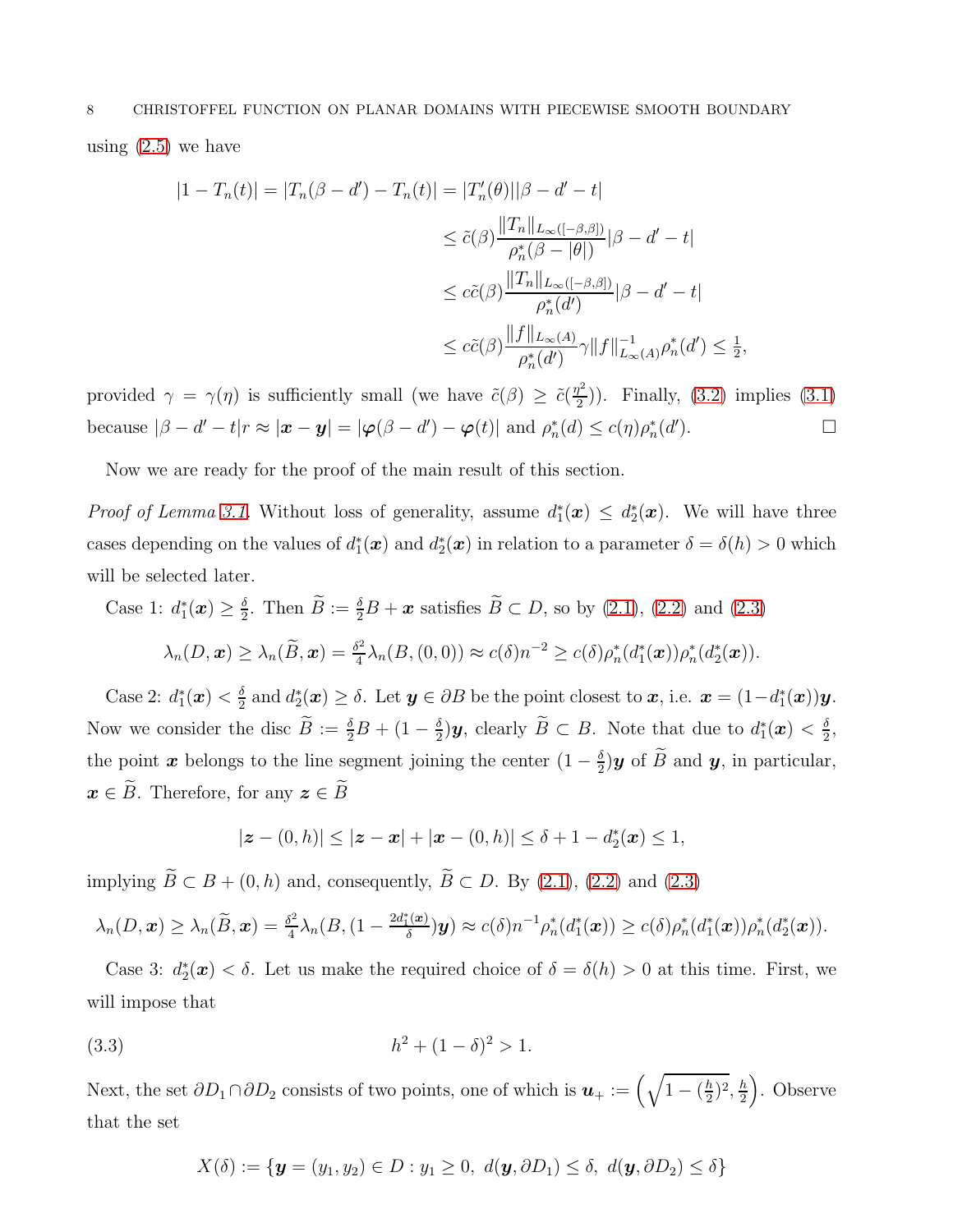<span id="page-8-0"></span>satisfies  $u_+ \in X(\delta)$  and  $\lim_{\delta \to 0+}$  $diam(X(\delta)) = 0$ . Therefore, we can choose  $\delta = \delta(h) > 0$  so that (3.4)  $d((0, h), X(\delta)) > c_1(h)$ 

and

<span id="page-8-1"></span>(3.5) 
$$
y_1 \ge c_1(h)
$$
 and  $y_2 \ge c_1(h)$  for any  $\mathbf{y} = (y_1, y_2) \in X(\delta)$ .

We use Corollary [3.3](#page-5-4) with  $\mu = \frac{1}{2}$  $\frac{1}{2}$ . For the dilated polynomial  $P(\cdot) := P(2(\cdot - \boldsymbol{x}) + \boldsymbol{x})$  we have

$$
(3.6) \qquad \lambda_n(D, \mathbf{x}) = \frac{1}{4} \|\widetilde{P}\|_{L_2(D_{2, \mathbf{x}})}^2 \ge \frac{1}{4} \|\widetilde{P}\|_{L_2(D)}^2, \quad \widetilde{P}(\mathbf{x}) = 1 \quad \text{and} \quad \|\widetilde{P}\|_{L_\infty(D)} \le 2,
$$

so to complete the proof it is sufficient to find a set  $D' \subset D$  with

<span id="page-8-5"></span>(3.7) 
$$
\operatorname{meas}_2(D') \ge c(h)\rho_n^*(d_1^*(\boldsymbol{x}))\rho_n^*(d_2^*(\boldsymbol{x})) \quad \text{and} \quad \widetilde{P}(\boldsymbol{y}) \ge \frac{1}{4} \quad \text{for every} \quad \boldsymbol{y} \in D'.
$$

For any point  $y \in D$ , it will be convenient to denote by

$$
A_i(\mathbf{y}) := D \cap \partial (|\mathbf{y} - (i-1)(0,h)|B + (i-1)(0,h))
$$

the largest arc of the circle concentric with  $\partial D_i$ , passing through y and located inside D,  $i = 1, 2$ . Since  $x \in X(\delta)$ , by [\(3.4\)](#page-8-0), the length of  $A_2(x)$  is at least  $c(h)$  (the radius is clearly  $\leq$  1), so by Lemma [3.5,](#page-6-2) there is a choice of  $\gamma_1 = \gamma_1(h)$  such that  $\tilde{P}(\mathbf{y}) \geq \frac{1}{2}$  $\frac{1}{2}$  for any  $y \in A_3$ , where

<span id="page-8-4"></span><span id="page-8-3"></span>
$$
A_3:=\{\boldsymbol{y}\in A_2(\boldsymbol{x}):|\boldsymbol{x}-\boldsymbol{y}|\leq \gamma_1\rho_n^*(d_1^*(\boldsymbol{x}))\}.
$$

In addition, we can assume that  $\gamma_1 \cdot (1 + \delta) < \frac{c_1(h)}{2}$  $\frac{(h)}{2}$  so that by  $\boldsymbol{x} \in X(\delta)$ ,  $\rho_n^*(\delta) \leq n^{-2} + \delta$ and [\(3.5\)](#page-8-1), we have

(3.8) 
$$
y_1 \ge \frac{1}{2}c_1(h)
$$
 and  $y_2 \ge \frac{1}{2}c_1(h)$  for any  $\mathbf{y} = (y_1, y_2) \in A_3$ ,

in particular,

(3.9) 
$$
\inf(\{|\mathbf{y}| : \mathbf{y} \in A_3\}) \geq \frac{1}{\sqrt{2}}c_1(h).
$$

We will show that

<span id="page-8-2"></span>(3.10) 
$$
\text{meas}_1({\{|\mathbf{y}| : \mathbf{y} \in A_3\}}) \ge c(h)\rho_n^*(d_1^*(\mathbf{x})).
$$

Note that the circle containing  $A_3$  has its largest first coordinate at the point  $(1 - d_2^*(\boldsymbol{x}), h)$ , which, by  $(3.3)$ , is outside of  $D_1$ . Therefore,  $A_3$  is the graph of an increasing function (of the first coordinate), so we can denote the endpoints of  $A_3$  as  $(z_1, z_2)$  and  $(z_1 + v_1, z_2 + v_2)$ , where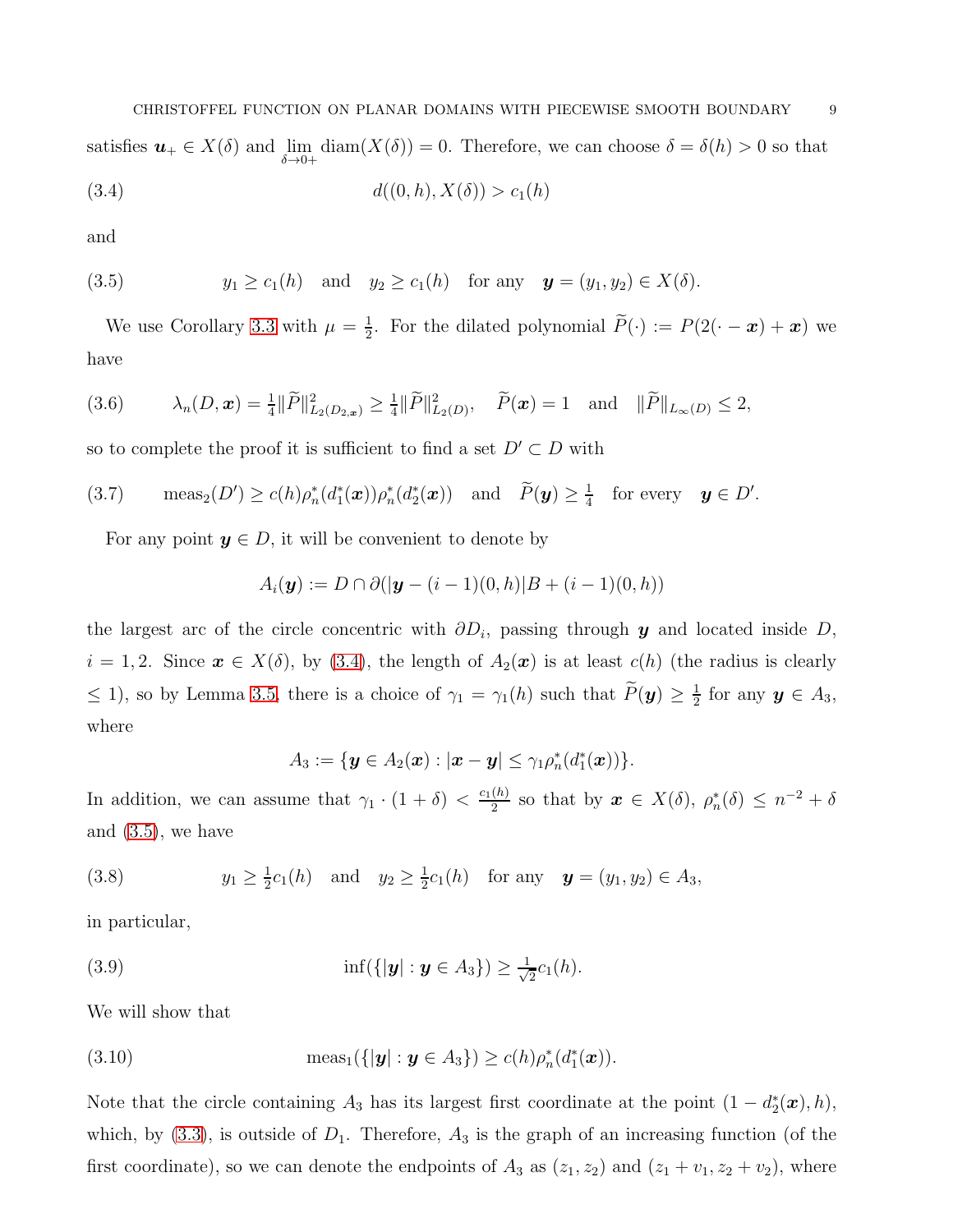$v_1 > 0$  and  $v_2 > 0$ . By the definition of  $A_3$ ,  $|(v_1, v_2)| \approx c(h)\rho_n^*(d_1^*(\boldsymbol{x}))$ . Now [\(3.10\)](#page-8-2) follows from [\(3.8\)](#page-8-3) and  $A_3 \subset B$  as follows:

$$
\operatorname{meas}_1(\{|\mathbf{y}| : \mathbf{y} \in A_3\}) \ge |(z_1 + v_1, z_2 + v_2)| - |(z_1, z_2)| = \frac{2z_1v_1 + 2z_2v_2 + v_1^2 + v_2^2}{|(z_1 + v_1, z_2 + v_2)| + |(z_1, z_2)|} \ge z_1v_1 + z_2v_2 \ge \frac{c_1(h)}{2}(v_1 + v_2) \ge c(h)\rho_n^*(d_1^*(\mathbf{x})).
$$

By [\(3.9\)](#page-8-4), the length of  $A_1(\mathbf{y})$  is at least  $c(h)$  for any  $\mathbf{y} \in A_3$  while the radius is clearly  $\leq 1$ , so by Corollary [3.3,](#page-5-4) we can choose  $\gamma_2$  so that  $\widetilde{P}(z) \geq \frac{1}{4}$  $\frac{1}{4}$  for any  $\boldsymbol{z} \in A_4(\boldsymbol{y}),$  where

<span id="page-9-1"></span>(3.11) 
$$
A_4(\mathbf{y}) := \{ \mathbf{z} \in A_1(\mathbf{y}) : |\mathbf{y} - \mathbf{z}| \leq \gamma_2 \rho_n^*(d_2^*(\mathbf{x})) \}.
$$

Remark that this choice of  $\gamma_2$  is independent of the choice of  $y \in A_3$  as it only depends on  $c_1(h)$  in [\(3.9\)](#page-8-4).

By the construction,  $\tilde{P}(z) \geq \frac{1}{4}$  $\frac{1}{4}$  for any  $\boldsymbol{z} \in D'$ , where  $D' := \bigcup A_4(\boldsymbol{y}),$  so it remains to  $y \in A_3$ justify the first inequality in [\(3.7\)](#page-8-5). This can be conveniently seen using polar coordinates  $(r, \theta)$ . For any point in D' we have  $r \ge c(h)$  by [\(3.9\)](#page-8-4). For each fixed r, the measure of  $\theta$  in D', which is the length of some arc  $A_4(\mathbf{y}), \mathbf{y} \in A_3$ , is at least  $c(h)\rho_n^*(d_2^*(\mathbf{x}))$  by [\(3.9\)](#page-8-4) and [\(3.11\)](#page-9-1). The lower bound for the measure of r in D' is provided by [\(3.10\)](#page-8-2). This completes the proof.  $\square$ 

# <span id="page-9-5"></span>4. Lemmas for upper bounds

<span id="page-9-0"></span>We begin with a basic univariate construction.

<span id="page-9-2"></span>**Lemma 4.1.** For any  $t \in [0,1]$  and any positive integer n there exists  $Q \in \mathcal{P}_{n/2,1}$  such that  $Q(1-t) = 1$  and

(4.1) 
$$
|Q(s)| \leq c \frac{\rho_n^*(t)}{\rho_n^*(t) + |1 - t - s|}, \quad s \in [-1, 1].
$$

*Proof.* This is a partial case of [\[4,](#page-18-4) Lemma 6.1].

Using rotation, we get a good radial polynomial on an annulus.

<span id="page-9-6"></span>**Lemma 4.2.** For any  $0 < r_1 < r_2$  let  $D := \{ \mathbf{x} \in \mathbb{R}^2 : r_1 \leq |\mathbf{x}| \leq r_2 \}$ . Then for any  $\lambda \in [r_1, r_2]$ there exists  $P \in \mathcal{P}_n$  such that

<span id="page-9-3"></span>(4.2) 
$$
P(\mathbf{y}) = 1 \quad whenever \quad |\mathbf{y}| = \lambda
$$

and

<span id="page-9-4"></span>(4.3) 
$$
|P(\mathbf{y})| \leq c(r_1, r_2) \frac{\rho_n^*(\lambda - r_1)}{\rho_n^*(\lambda - r_1) + |\lambda - |\mathbf{y}|}, \quad \mathbf{y} \in D.
$$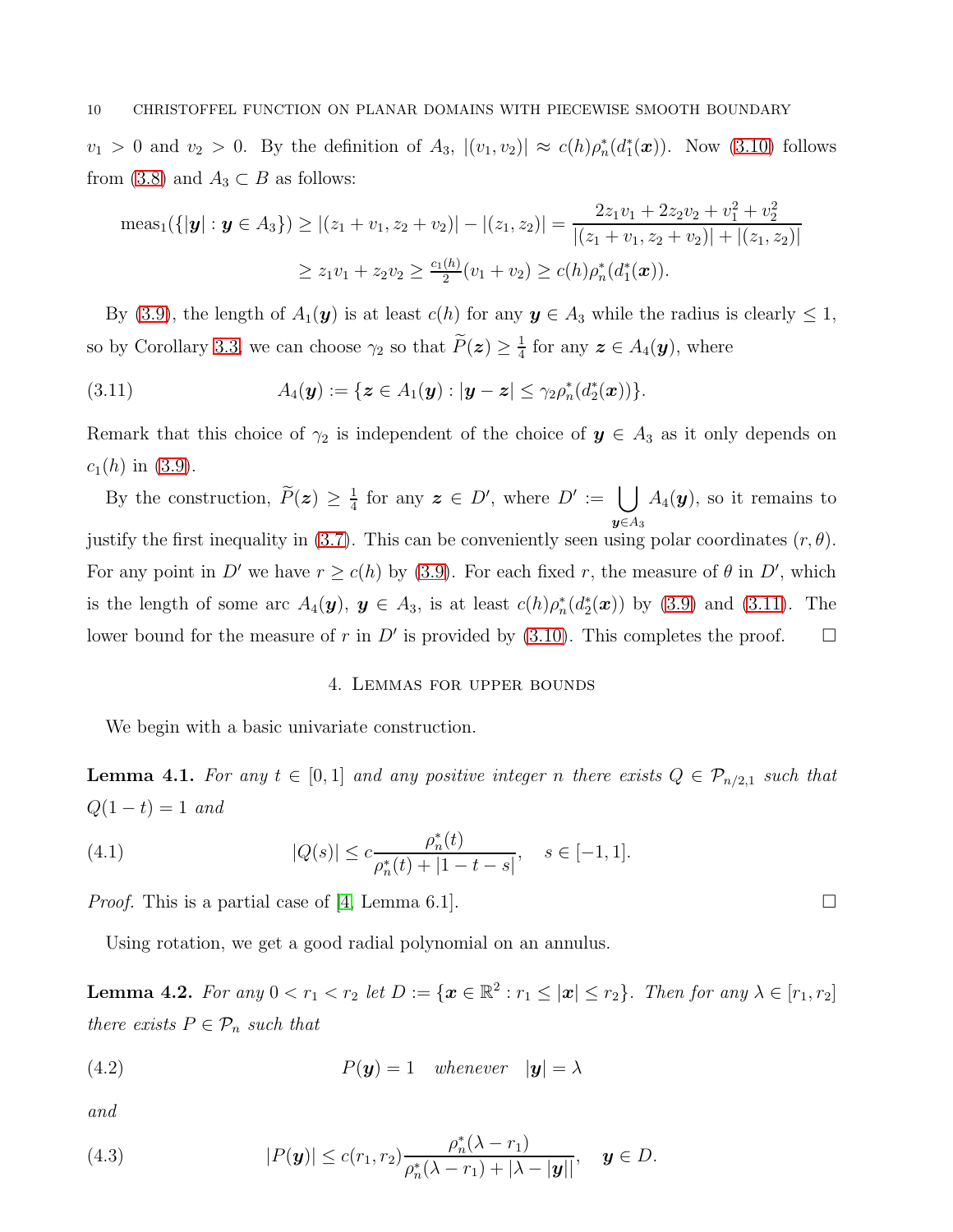*Proof.* Set  $t := (\lambda^2 - r_1^2)/(r_2^2 - r_1^2) \in [0, 1]$ . Let Q be the polynomial provided by Lemma [4.1.](#page-9-2) We define  $P(\mathbf{x}) = Q((r_2^2 - |\mathbf{x}|^2)/(r_2^2 - r_1^2))$ , clearly P satisfies [\(4.2\)](#page-9-3). The inequality [\(4.3\)](#page-9-4) now follows from [\(4.1\)](#page-9-5) using that  $\rho_n^*(t) \approx c(r_1, r_2) \rho_n^*(\lambda - r_1)$ .

The radial structure from the previous lemma will carry too large overall  $L_2$  norm, which can be rectified by multiplication by a good univariate polynomial.

<span id="page-10-0"></span>**Lemma 4.3.** For any  $0 < r_1 < r_2$  let  $D := \{ \mathbf{x} \in \mathbb{R}^2 : r_1 \leq |\mathbf{x}| \leq r_2 \}$ . Then

$$
\lambda_n(D,\boldsymbol{x}) \leq c(r_1,r_2)n^{-1}\rho_n^*(|\boldsymbol{x}|-r_1) \quad \text{for any} \quad \boldsymbol{x} \in D.
$$

*Proof.* Due to [\(2.2\)](#page-3-1), it is enough to show for any fixed  $\lambda \in [r_1, r_2]$  that

$$
\lambda_n(D,(\lambda,0)) \le c(r_1,r_2)n^{-1}\rho_n^*(\lambda - r_1),
$$

or, due to [\(1.2\)](#page-1-0), that there exists  $\widetilde{P} \in \mathcal{P}_n$  satisfying

$$
\widetilde{P}(\lambda,0) = 1
$$
 and  $\|\widetilde{P}\|_{L_2(D)}^2 \le c(r_1,r_2)n^{-1}\rho_n^*(\lambda - r_1).$ 

Let  $P \in \mathcal{P}_{n/2}$  be the polynomial provided by Lemma [4.2](#page-9-6) satisfying [\(4.2\)](#page-9-3) and [\(4.3\)](#page-9-4). Let Q be the polynomial supplied by Lemma [4.1](#page-9-2) for  $t = 1$ . We define  $P(x_1, x_2) := P(x_1, x_2)Q(\frac{x_2}{r_2})$  $\frac{x_2}{r_2}$ ). Then clearly  $\widetilde{P}(\lambda, 0) = 1$  and we need to show that

$$
\int_D (P(x_1, x_2))^2 (Q(\frac{x_2}{r_2}))^2 dx_1 dx_2 \le c(r_1, r_2) n^{-1} \rho_n^*(\lambda - r_1).
$$

By [\(4.1\)](#page-9-5) and [\(4.3\)](#page-9-4), using polar coordinates, it is sufficient to prove that

$$
\int_{r_1}^{r_2} \left( \frac{\rho_n^*(\lambda - r_1)}{\rho_n^*(\lambda - r_1) + |\lambda - r|} \right)^2 \int_0^{2\pi} \left( \frac{\frac{1}{n}}{\frac{1}{n} + \left| \frac{r \sin \theta}{r_2} \right|} \right)^2 d\theta \, r \, dr \leq c(r_1, r_2) n^{-1} \rho_n^*(\lambda - r_1).
$$

Observe that  $r \approx c(r_1, r_2)$  for any  $r \in [r_1, r_2]$ . With  $I := \{ \theta \in [0, 2\pi] : |\sin \theta| \leq \frac{1}{n} \}$  we have

$$
\int_0^{2\pi} \left( \frac{\frac{1}{n}}{\frac{1}{n} + \left| \frac{r \sin \theta}{r_2} \right|} \right)^2 d\theta \le c(r_1, r_2) \left[ \int_I d\theta + \int_{[0, 2\pi] \setminus I} \left( \frac{\frac{1}{n}}{|\sin \theta|} \right)^2 d\theta \right] \le c(r_1, r_2) n^{-1},
$$

for any  $r \in [r_1, r_2]$ . Therefore, it remains to show that

$$
\int_{r_1}^{r_2} \left( \frac{\rho_n^*(\lambda - r_1)}{\rho_n^*(\lambda - r_1) + |\lambda - r|} \right)^2 dr \le c(r_1, r_2) \rho_n^*(\lambda - r_1),
$$

which can be done using the same idea as for the integral w.r.t.  $\theta$ , namely, splitting the integral as  $\int_J \cdots + \int_J$  $[r_1,r_2] \setminus J \cdots$ , where  $J = \{r \in [r_1,r_2] : |\lambda - r| \leq \rho_n^*(\lambda - r_1)\}$ . We omit the details as they are the same as in  $(4.6)$  from the proof of Lemma [4.4.](#page-11-0)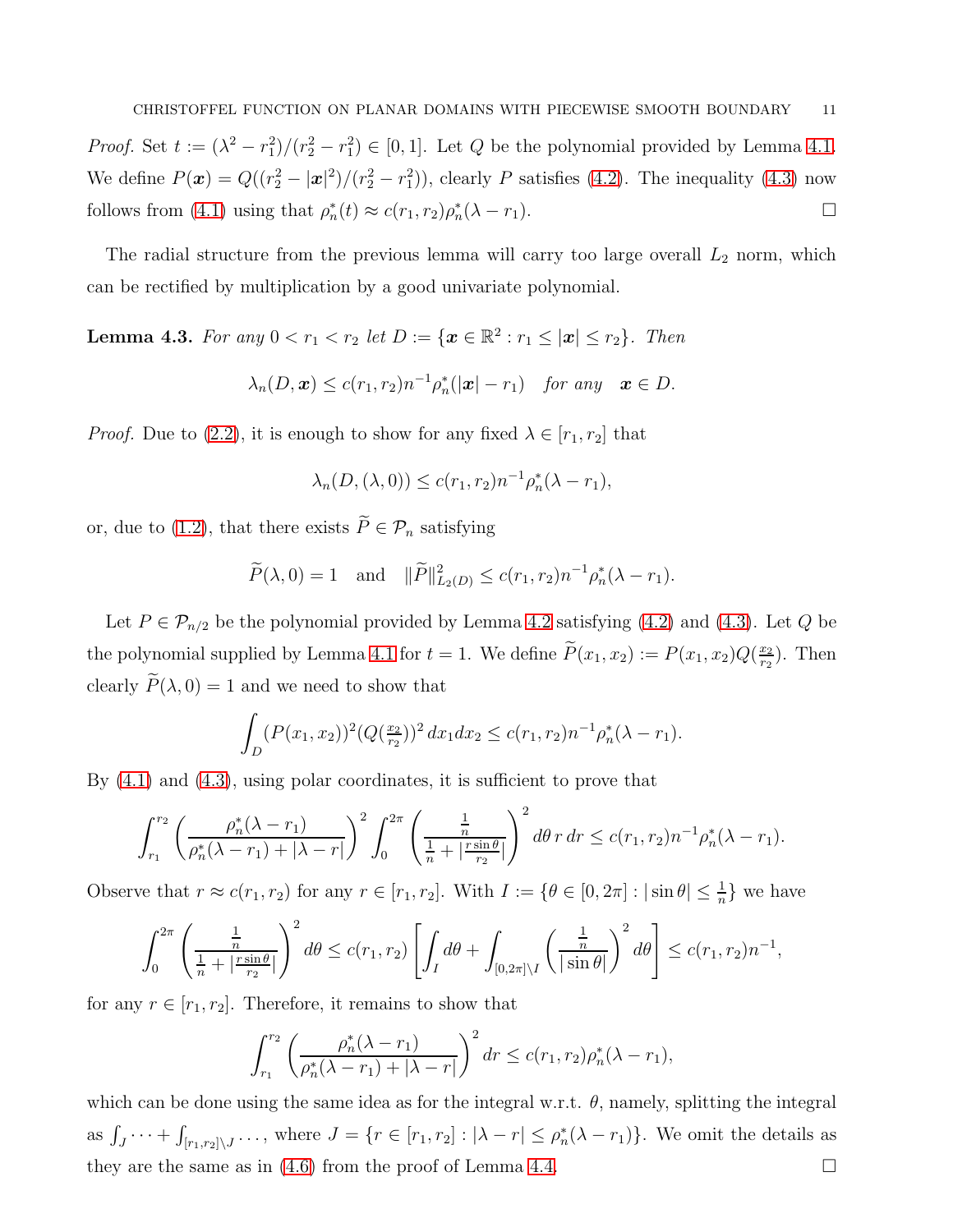The final lemma provides a good polynomial on the intersection of two annuli obtained by multiplication of two polynomials provided by Lemma [4.2.](#page-9-6)

<span id="page-11-0"></span>Lemma 4.4. Let  $\zeta > 0$ ,  $\zeta \le h \le 1 - \zeta$ ,  $o_i := (-1)^i (0, r_1 h)$ ,  $0 < r_1 < r_2$ ,  $D_i := \{x \in \mathbb{R}^2 :$  $r_1 \leq |\boldsymbol{x} - \boldsymbol{o}_i| \leq r_2$ ,  $i = 1, 2, D := D_1 \cap D_2$ . Suppose  $\boldsymbol{x} \in D$  is such that  $|\boldsymbol{x} - \boldsymbol{o}_i| \leq (1 + \frac{\zeta}{2})r_1$ ,  $i = 1, 2$ . Then

<span id="page-11-2"></span><span id="page-11-1"></span>
$$
\lambda_n(D,\boldsymbol{x}) \leq c(\zeta,r_1,r_2)\rho_n^*(|\boldsymbol{x}-\boldsymbol{o}_1|-r_1)\rho_n^*(|\boldsymbol{x}-\boldsymbol{o}_2|-r_1).
$$

*Proof.* Due to [\(2.2\)](#page-3-1), for simplicity, we will assume that  $r_1 = 1$  and  $r = \frac{r_2}{r_1}$  $\frac{r_2}{r_1} = r_2 > 1$ . Fix  $x \in D$ , denote  $t_i := |\boldsymbol{x} - \boldsymbol{o}_i| - 1$ . We apply Lemma [4.2](#page-9-6) to find a polynomial  $P_i \in \mathcal{P}_{n/2}$  such that

(4.4) 
$$
P_i(\mathbf{y}) = 1 \quad \text{whenever} \quad |\mathbf{y} - \mathbf{o}_i| = t_i + 1
$$

and

(4.5) 
$$
|P_i(\boldsymbol{y})| \leq c(r) \frac{\rho_n^*(t_i)}{\rho_n^*(t_i) + |t_i + 1 - |\boldsymbol{y} - \boldsymbol{o}_i|}.
$$

We will prove that  $P(\mathbf{y}) := P_1(\mathbf{y})P_2(\mathbf{y})$  is a required polynomial (see [\(1.2\)](#page-1-0)), namely, it satisfies  $P(\boldsymbol{x}) = 1$  and  $||P||_{L_2(D)}^2 \le c(\zeta, r)\rho_n^*(t_1)\rho_n^*(t_2)$ . The equality  $P(\boldsymbol{x}) = 1$  is immediate by [\(4.4\)](#page-11-1). Due to [\(4.5\)](#page-11-2), we need to show that

$$
\int_{D} \frac{\rho_n^*(t_1)}{(\rho_n^*(t_1) + |t_1 + 1 - |\mathbf{y} - \mathbf{o}_1|)^2} \cdot \frac{\rho_n^*(t_2)}{(\rho_n^*(t_2) + |t_2 + 1 - |\mathbf{y} - \mathbf{o}_2|)^2} d\mathbf{y} =: \int_{D} f_1(\mathbf{y}) \cdot f_2(\mathbf{y}) d\mathbf{y} \leq c(\zeta, r).
$$

Observing that the integrand is symmetric about the second coordinate axis (containing both  $o_i$ , it is sufficient to estimate the integral over  $D_+ := \{ \mathbf{y} = (y_1, y_2) \in D : y_1 \geq 0 \}$ , which will be split into three parts. First, let  $D^* := \{ \mathbf{y} = (y_1, y_2) \in D : y_1 \ge \zeta' \}$ , where  $\zeta' = \min \{ \zeta' = \zeta' \}$  $\sqrt{1-\zeta^2}$  $\frac{1-\varsigma}{2}, \zeta$ . Consider the mapping  $\Phi: D^* \to [1, r]^2$  defined by  $\Phi(y_1, y_2) := (|\mathbf{y} - \mathbf{o}_1|, |\mathbf{y} - \mathbf{o}_2|)$ . It is easily seen that  $\Phi$  is injective on  $D^*$ . We also have that  $\Phi$  is continuously differentiable on  $D^*$  and its Jacobian determinant  $J_{\Phi}$  satisfies

$$
J_{\Phi}(y_1, y_2) = \frac{2y_1h}{|\mathbf{y}-\mathbf{o}_1||\mathbf{y}-\mathbf{o}_2|} \ge \frac{2\zeta'\zeta}{r^2} =: c_2(\zeta, r)
$$

on  $D^*$ . Therefore, with  $\mathbf{u} = (u_1, u_2)$  and  $\tilde{f}_i(u_i) = \frac{\rho_n^*(t_i)}{(\alpha_i^*(t_i) + |t_i|)}$  $\frac{P_n(v_i)}{(\rho_n^*(t_i) + |t_i + 1 - u_i|)^2}$ , we have

$$
\int_{D^*} f_1(\mathbf{y}) \cdot f_2(\mathbf{y}) d\mathbf{y} = \int_{\Phi(D^*)} \tilde{f}_1(u_1) \cdot \tilde{f}_2(u_2) \frac{1}{J_{\Phi}(\Phi^{-1}(u_1, u_2))} d\mathbf{u}
$$
  

$$
\leq \frac{1}{c_2(\zeta, r)} \int_1^r \tilde{f}_1(u_1) du_1 \cdot \int_1^r \tilde{f}_2(u_2) du_2.
$$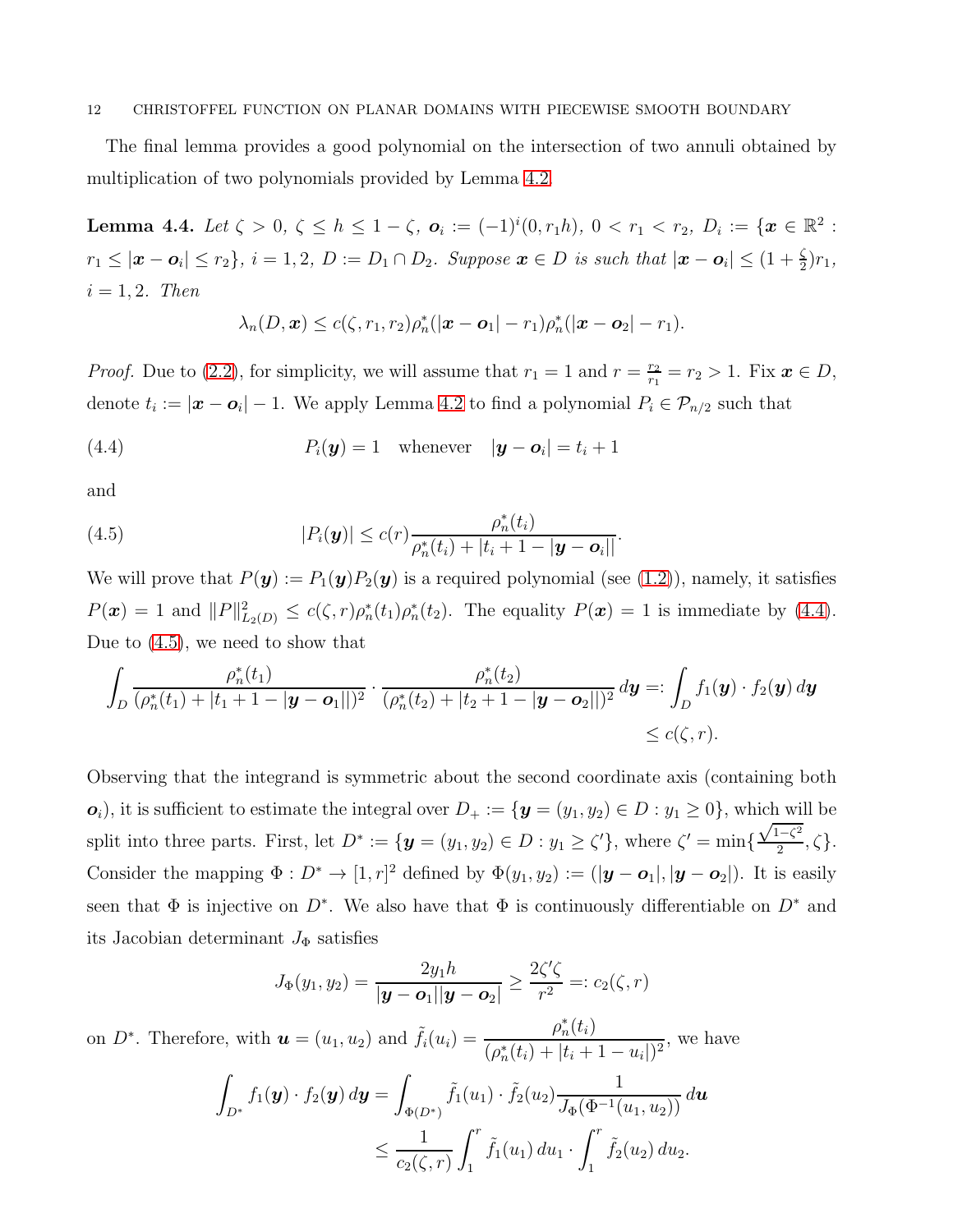Now let  $I_i := \{u_i \in [1, r] : |t_i + 1 - u_i| \le \rho_n^*(t_i)\}\.$  We obtain

<span id="page-12-0"></span>
$$
\int_{1}^{r} \tilde{f}_{i}(u_{i}) du_{i} = \int_{I_{i}} \tilde{f}_{i}(u_{i}) du_{i} + \int_{[1,r] \setminus I_{i}} \tilde{f}_{i}(u_{i}) du_{i}
$$
\n
$$
\leq \int_{I_{i}} \frac{1}{\rho_{n}^{*}(t_{i})} du_{i} + 2 \int_{\rho_{n}^{*}(t_{i})}^{\infty} \frac{\rho_{n}^{*}(t_{i})}{(2s)^{2}} ds
$$
\n
$$
\leq 2 + \frac{1}{2},
$$

so  $\int_{D^*} f_1(\mathbf{y}) \cdot f_2(\mathbf{y}) d\mathbf{y} \le c(\zeta, r)$ . It remains to prove that  $\int_{D_+\setminus D^*} f_1(\mathbf{y}) \cdot f_2(\mathbf{y}) d\mathbf{y} \le c(\zeta, r)$ . Note that for  $J := [\sqrt{1-\zeta'^2} + h, r+h]$  we have  $D_+ \setminus D^* \subset [0, \zeta'] \times ((-J) \cup J)$ . With fixed  $y_1 \in [0, \zeta']$ , first we will show

(4.7) 
$$
\int_{J} f_1(y_1, y_2) \cdot f_2(y_1, y_2) dy_2 \leq c(\zeta, r).
$$

For  $y_2 \in J$  we have

<span id="page-12-3"></span>
$$
|\mathbf{y}-\mathbf{o}_1| \ge y_2 + h \ge \sqrt{1-\zeta'^2} + 2h \ge \sqrt{1-\zeta^2} + 2\zeta
$$
  
>  $\sqrt{(1-\zeta)^2} + 2\zeta = 1 + \zeta \ge |\mathbf{x}-\mathbf{o}_1| + \frac{\zeta}{2} = t_1 + 1 + \frac{\zeta}{2},$ 

so

(4.8) 
$$
f_1(y_1, y_2) \leq \frac{\rho_n^*(t_1)}{(|\mathbf{y}-\mathbf{o}_1| - t_1 - 1)^2} \leq \frac{\rho_n^*(t_1)}{(\frac{\zeta}{2})^2} \leq c(\zeta).
$$

We further observe that for  $y_2 \in J$  one has

<span id="page-12-2"></span>
$$
\sqrt{1-\zeta'^2} \le y_2 - h \le |\mathbf{y}-\mathbf{o}_2| \le y_1 + (y_2 - h) \le \zeta' + r
$$

implying

$$
\frac{\partial}{\partial y_2}|\mathbf{y}-\mathbf{o}_2|=\frac{y_2-h}{|\mathbf{y}-\mathbf{o}_2|}\geq \frac{\sqrt{1-\zeta'^2}}{r+\zeta'}=:c_3(\zeta,r)\quad\text{and}\quad\frac{\partial}{\partial y_2}|\mathbf{y}-\mathbf{o}_2|\leq \frac{r}{\sqrt{1-\zeta'^2}}=:c_4(\zeta,r),
$$

so

<span id="page-12-1"></span>(4.9) 
$$
||(y_1, y_2) - \mathbf{o}_2| - |(y_1, y_2') - \mathbf{o}_2|| \approx c(\zeta, r)|y_2 - y_2'| \text{ for any } y_2, y_2' \in J.
$$

Now denote  $J_2 := \{y_2 \in J : |t_2 + 1 - |\mathbf{y} - \mathbf{o}_2|| \le \rho_n^*(t_2)\}\)$ , by [\(4.9\)](#page-12-1) we have  $\text{meas}_1(J_2) \approx$  $c(\zeta,r)\rho_n^*(t_2)$ , and so

$$
\int_{J_2} f_2(y_1, y_2) dy_2 \le \int_{J_2} \frac{1}{\rho_n^*(t_2)} dy_2 \le c(\zeta, r).
$$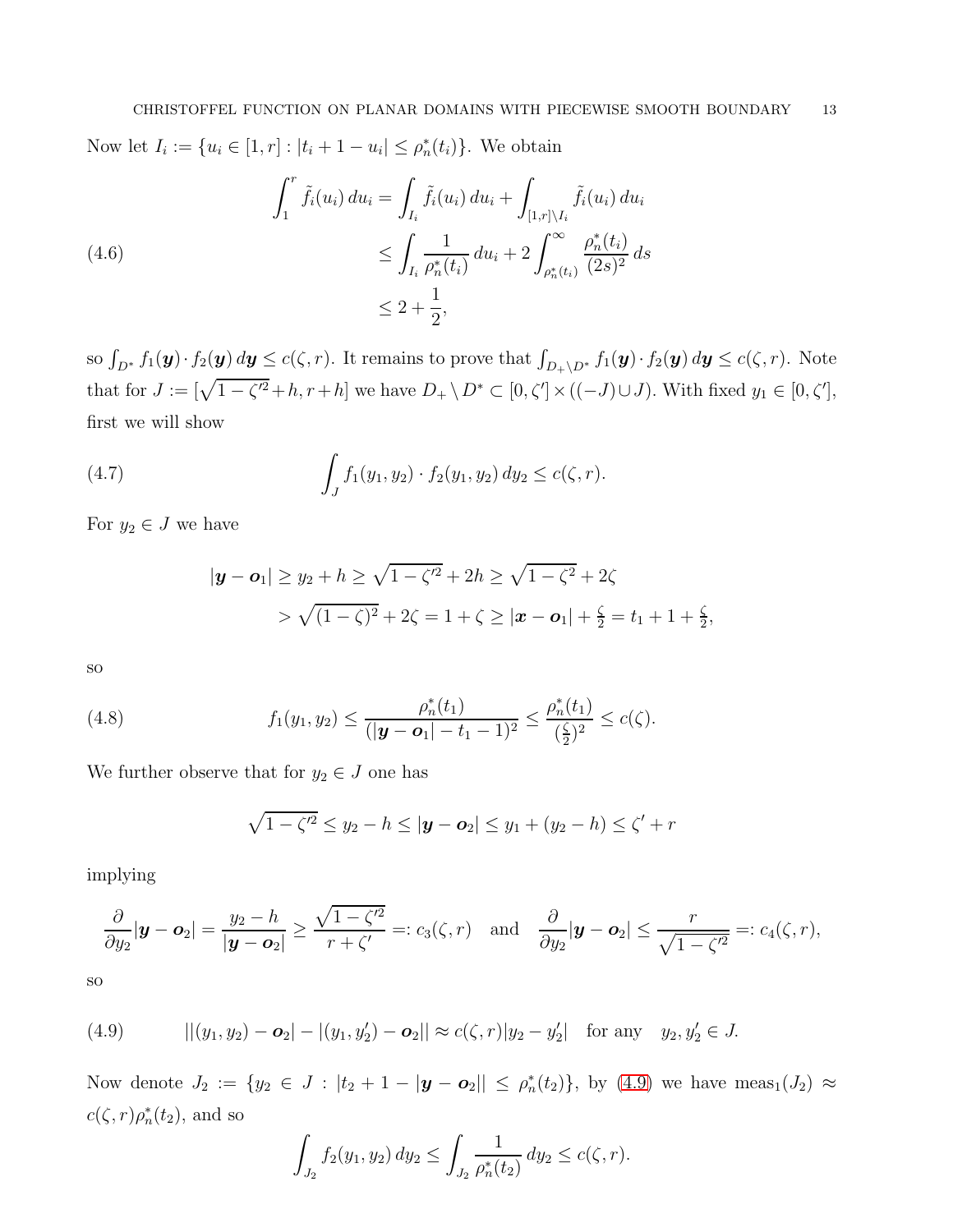Let  $y_2 \in J$  be such that  $|(y_1, y_2') - \mathbf{o}_2| = t_2 + 1$ . Using [\(4.9\)](#page-12-1), we have with sufficiently small  $c_5(\zeta, r)$  that

$$
\int_{J\setminus J_2} f_2(y_1, y_2) dy_2 \leq \frac{1}{4} \int_{J\setminus J_2} \frac{\rho_n^*(t_2)}{(t_2 + 1 - |\mathbf{y} - \mathbf{o}_2|)^2} dy_2 \leq c(\zeta, r) \int_{J\setminus J_2} \frac{\rho_n^*(t_2)}{(y_2' - y_2)^2} dy_2
$$
  

$$
\leq c(\zeta, r) \int_{\{y_2 \in J: |y_2' - y_2| \geq c_5(\zeta, r)\rho_n^*(t_2)\}} \frac{\rho_n^*(t_2)}{(y_2' - y_2)^2} dy_2
$$
  

$$
\leq c(\zeta, r) \int_{\rho_n^*(t_2)}^{\infty} \frac{\rho_n^*(t_2)}{s^2} ds = c(\zeta, r).
$$

In summary,  $\int_J f_2(y_1, y_2) dy_2 \leq c(\zeta, r)$ , and taking [\(4.8\)](#page-12-2) into account, we obtain [\(4.7\)](#page-12-3). Note that [\(4.7\)](#page-12-3) is valid if J is replaced with  $-J$  by following essentially the same proof, namely, one simply interchanges  $i = 1$  and  $i = 2$  observing that  $|(y_1, y_2) - \mathbf{o}_i| = |(y_1, -y_2) - \mathbf{o}_{3-i}|$ . Therefore

$$
\int_{D_+\setminus D^*} f_1({\boldsymbol y}) \cdot f_2({\boldsymbol y})\, d{\boldsymbol y} \le \int_{[0,\zeta']\times ((-J)\cup J)} f_1({\boldsymbol y}) \cdot f_2({\boldsymbol y})\, d{\boldsymbol y} \le c(\zeta,r),
$$

and the proof is complete.  $\Box$ 

# 5. Proof of the main result

*Proof of Theorem [1.1.](#page-2-0)* Denote  $d_i(x) := d(x, \Gamma_i)$ ,  $i = 1, \ldots, m$ , and  $d_j^{\pm}(x) := d(x, \Gamma_j^{\pm})$ ,  $j =$ 1,..., k. Observe that for every j and choice of  $\pm$ , there exists i such that  $\Gamma_j^{\pm} \subset \Gamma_i$  and then  $d_j^{\pm}(\boldsymbol{x}) \geq d_i(\boldsymbol{x}).$ 

We consider three cases depending on a parameter  $\delta = \delta(D) > 0$  which will be selected later. Case 1:  $d_i(\boldsymbol{x}) \geq \frac{\delta}{4}$  $\frac{\delta}{4}$  for all  $i = 1, ..., m$ . Then  $\frac{\delta}{4}B + x \subset D$ , so by [\(2.1\)](#page-3-0), [\(2.2\)](#page-3-1) and [\(2.3\)](#page-4-0)

$$
\lambda_n(D,\boldsymbol{x}) \geq \lambda_n(\tfrac{\delta}{4}B + \boldsymbol{x}, \boldsymbol{x}) = \tfrac{\delta^2}{16}\lambda_n(B, (0,0)) \approx c(\delta)n^{-2}.
$$

In the other direction, let  $R := \text{diam}(D)$ , then  $D \subset RB + \mathbf{x}$  and again by [\(2.1\)](#page-3-0), [\(2.2\)](#page-3-1) and [\(2.3\)](#page-4-0)

$$
\lambda_n(D, \mathbf{x}) \leq \lambda_n(RB + \mathbf{x}, \mathbf{x}) = R^2 \lambda_n(B, (0, 0)) \approx c(R)n^{-2}.
$$

We complete Case 1 by observing that

$$
\min\left(\min_{1\leq i\leq m}n^{-1}\rho_n^*(d_i(\boldsymbol{x})),\min_{1\leq j\leq k}\rho_n^*(d_j^-(\boldsymbol{x}))\rho_n^*(d_j^+(\boldsymbol{x}))\right)\approx c(\delta,R)n^{-2}
$$

due to  $d_i, d_j^-, d_j^+ \in [\frac{\delta}{4}]$  $\frac{\delta}{4}$ , R for any *i*, *j*.

Case 2:  $\min_{1 \le i \le m} d_i(\bm{x}) = d_{i_0}(\bm{x}) < \frac{\delta}{4}$  $\frac{\delta}{4}$  for some  $i_0$  and  $d(\boldsymbol{x}, {\{\boldsymbol{v}_j\}_{j=1}^k}) \ge \delta$ . Let  $\Gamma'_i$  be the curve obtained by removing open  $\frac{\delta}{4}$ -neighborhoods of every corner point from  $\Gamma_i$ . Then  $\Gamma'_i$  is either a closed  $C^2$  curve without corner points (if nothing was removed from  $\Gamma_i$ ), in which case we set  $\Gamma''_i := \Gamma'_i$ , or  $\Gamma'_i$  can be extended to a closed  $C^2$  curve  $\Gamma''_i$  without corner points (we can use the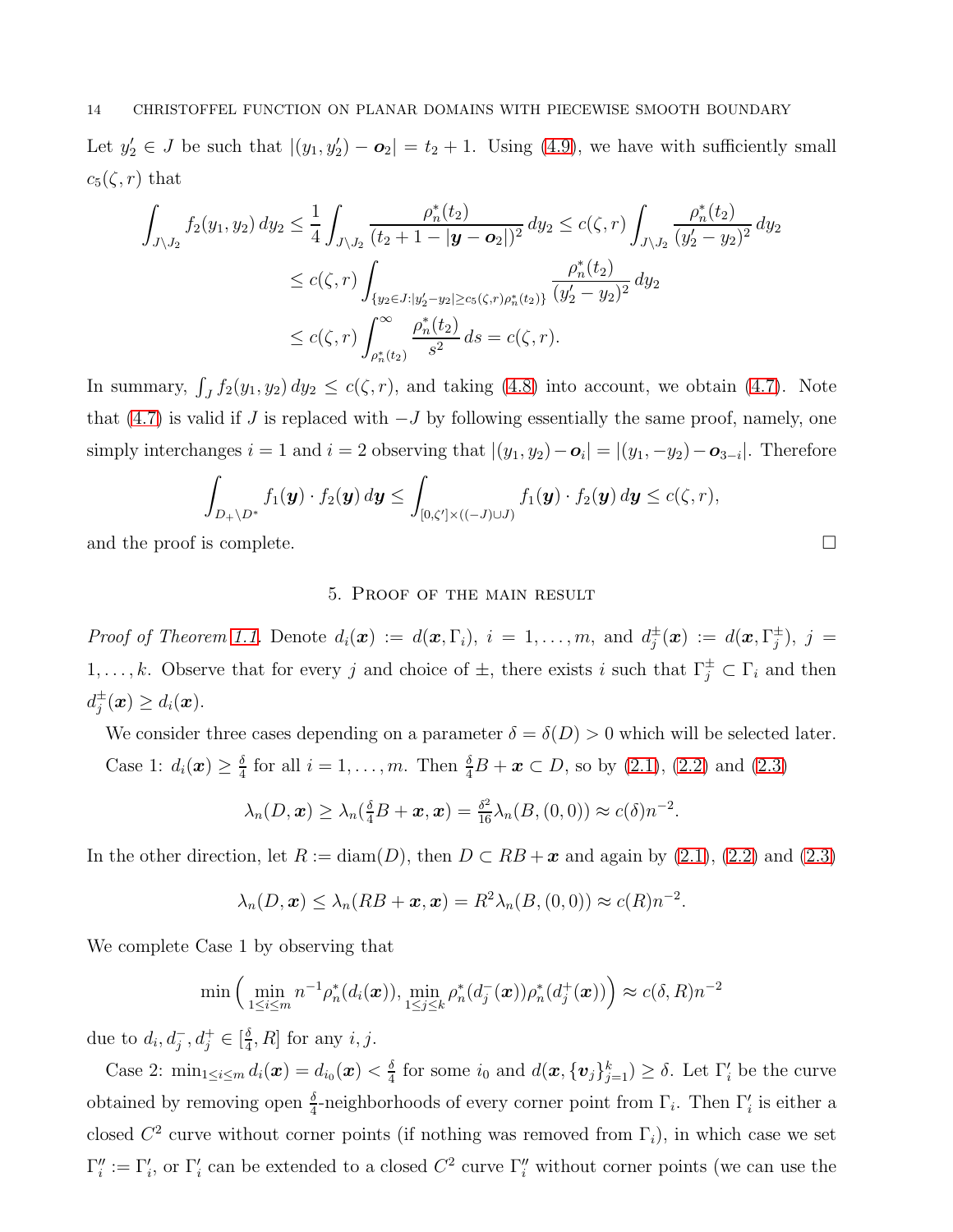connected component of  $\partial D$  containing  $\Gamma'_{i}$  and modify  $\partial D$  to be  $C^{2}$  smooth in arbitrarily small neighborhood of each corner point). Let  $r(\Gamma''_i)$  be a radius fulfilling the rolling disc property for  $\Gamma''_i$ . With

<span id="page-14-2"></span><span id="page-14-0"></span>
$$
r_0 := \min\left(\min_{1 \le i \le m} r(\Gamma_i''), \frac{1}{3} \min_{1 \le i_1 < i_2 \le m} d(\Gamma_{i_1}', \Gamma_{i_2}')
$$

and  $\Gamma' := \bigcup_{i=1}^m \Gamma'_i$  we have the following extended rolling disc property:

(5.1)  $B_{\pm}(r, y, \Gamma') \cap \Gamma' = \{y\}$  for any  $0 < r \le r_0$  and any  $y \in \Gamma'$ .

When  $\delta$  is selected, we will impose

$$
\frac{\delta}{4} \le r_0.
$$

Let  $y \in \Gamma_{i_0}$  be a point such that  $|x-y| = d(x, \Gamma_{i_0})$ , by  $d(x, \{v_j\}_{j=1}^k) \ge \delta$  clearly  $y \in \Gamma'$ and  $\boldsymbol{x} - \boldsymbol{y}$  is orthogonal to  $\Gamma_{i_0}$  at  $\boldsymbol{y}$ . We have [\(5.1\)](#page-14-0) with  $r = \frac{\delta}{4}$  $\frac{\delta}{4}$ , but we claim that we have even stronger  $B_{\pm}(\frac{\delta}{4})$  $(\frac{\delta}{4}, \bm{y}, \partial D) \cap \partial D = \{\bm{y}\}.$  Indeed, if  $\bm{z} \in \partial D \setminus \Gamma'$ , then  $d(\bm{z}, \{\bm{v}_j\}_{j=1}^k) < \frac{\delta}{4}$  $rac{\delta}{4}$  and  $|\bm{y}-\bm{z}|\geq |\bm{x}-\bm{z}|-|\bm{x}-\bm{y}|>\frac{3\delta}{4}-\frac{\delta}{4}=\text{diam}(B_\pm(\frac{\delta}{4}))$  $(\frac{\delta}{4}, \mathbf{y}, \partial D)$ , as required.

Clearly  $B_{\pm}(\frac{\delta}{4})$  $(\frac{\delta}{4}, \bm{y}, \partial D) \cap \partial D = \{\bm{y}\}$  implies  $B_{-}(\frac{\delta}{4}, \bm{y}, \partial D)$  $(\frac{\delta}{4}, \mathbf{y}, \partial D) \subset D$ . Let **u** be the outward unit normal vector to  $\partial D$  at y. By [\(2.1\)](#page-3-0), [\(2.2\)](#page-3-1) and [\(2.3\)](#page-4-0)

$$
\lambda_n(D, \mathbf{x}) \geq \lambda_n(B_-(\frac{\delta}{4}, \mathbf{y}, \partial D), \mathbf{x}) = \frac{\delta^2}{16} \lambda_n(B, (1 - \frac{d_{i_0}(\mathbf{x})}{\delta/4})\mathbf{u})
$$
  

$$
\approx c(\delta)n^{-1} \rho_n^*(d_{i_0}(\mathbf{x})).
$$

For the other direction, we have that  $B_+(\frac{\delta}{4})$  $\frac{\delta}{4}$ ,  $y$ ,  $\partial D$ )  $\cap$  int $(D) = \emptyset$ . Further, (recall that  $R =$ diam $(D)$ )  $D \subset 2RB + y + \frac{\delta}{4}$  $\frac{\delta}{4}u$ , so for

$$
\widetilde{D} := \{\boldsymbol{z} \in \mathbb{R}^2 : \tfrac{\delta}{4} \leq |\boldsymbol{y} + \tfrac{\delta}{4} \boldsymbol{u} - \boldsymbol{z}| \leq 2R\}
$$

we have  $D \subset \widetilde{D}$  and by [\(2.1\)](#page-3-0) and Lemma [4.3](#page-10-0)

<span id="page-14-1"></span>
$$
\lambda_n(D, \boldsymbol{x}) \leq \lambda_n(D, \boldsymbol{x}) \leq c(\delta, R)n^{-1} \rho_n^*(d_{i_0}(\boldsymbol{x})).
$$

To arrive at  $(1.3)$  we need to justify that for any j

(5.3) 
$$
\rho_n^*(d_j^-(\boldsymbol{x}))\rho_n^*(d_j^+(\boldsymbol{x})) \geq c(D)n^{-1}\rho_n^*(d_{i_0}(\boldsymbol{x})).
$$

Indeed, since  $\Gamma_j^+\cap\Gamma_j^-=\{\bm{v}_j\}$  there exists  $\delta'>0$  depending on  $D$  (and  $\delta$ ) such that  $\max\{d_j^+$  $\big\{\boldsymbol{z}^{\boldsymbol{+}}_{j}(\boldsymbol{z}),d_{j}^{-}(\boldsymbol{z})\big\}< \big\}$  $\delta'$  implies  $d(\bm z, \{\bm v_j\}_{j=1}^k) < \frac{\delta}{4}$  $\frac{\delta}{4}$ . Therefore  $\max\{d_j^+\}$  $\{\boldsymbol{f}_j^+(\boldsymbol{x}), d_j^-(\boldsymbol{x})\} \geq \delta', \text{ but we also have } \min\{d_j^+\}$  $\{d_j^+(\bm{x}),d_j^-(\bm{x})\}\geq 0$  $d(\boldsymbol{x}, \partial D) = d_{i_0}(\boldsymbol{x}),$  so [\(5.3\)](#page-14-1) follows.

Case 3:  $d(\boldsymbol{x}, {\{\boldsymbol{v}_j\}_{j=1}^k}) < \delta$ . This is the main case which requires some preparation.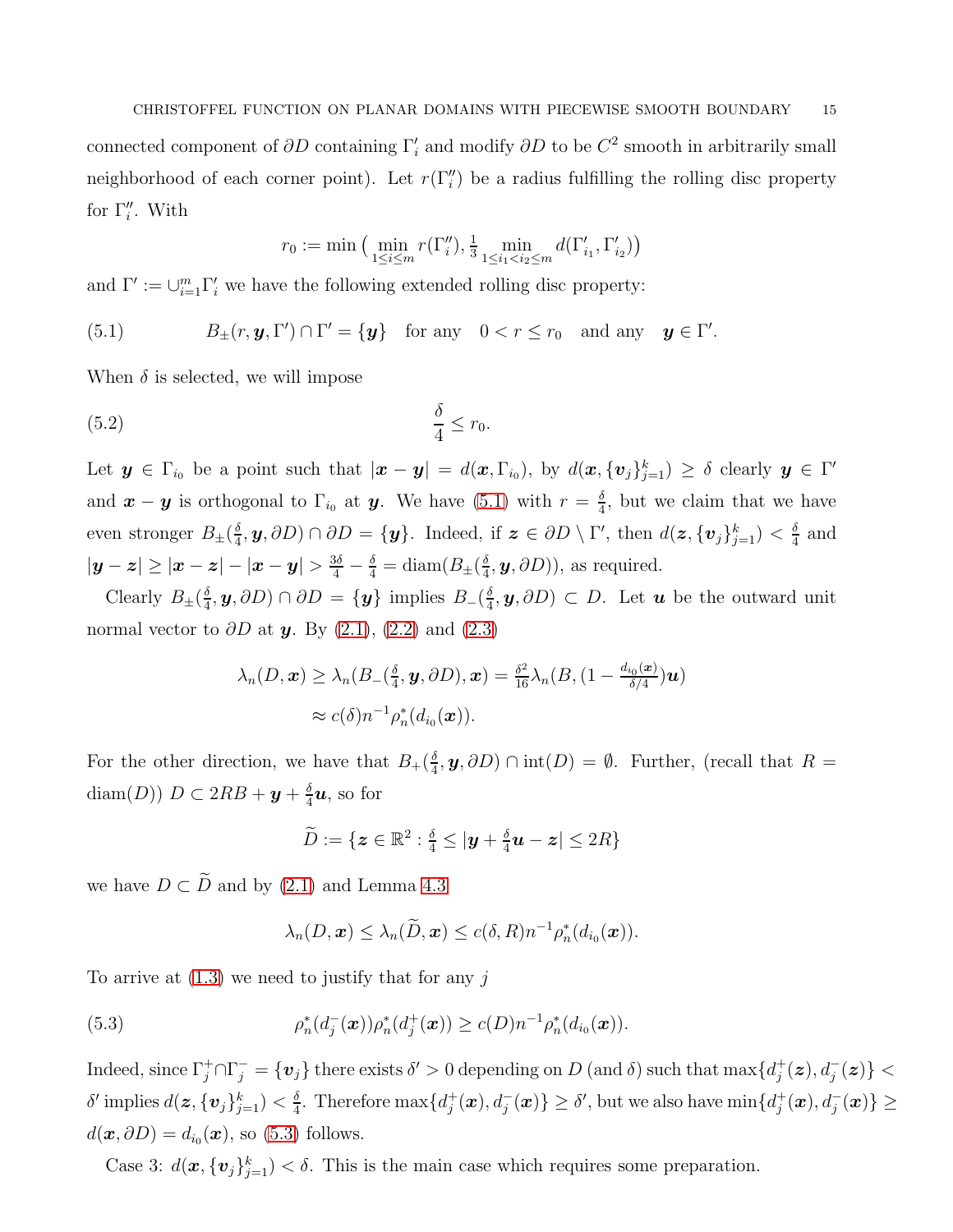For every j and each choice of  $\pm$  we let  $\Gamma_j^{\pm *}$  be some local linear extension of  $\Gamma_j^{\pm}$  satisfying  $(\Gamma_j^{\pm *} \setminus \Gamma_j^{\pm}) \cap D = \emptyset$ , which is possible to achieve since all interior angles are less than  $\pi$ . Such a choice of local linear extensions depends only on D. Every  $\Gamma_j^{\pm*}$  can be extended to a closed  $C<sup>2</sup>$  curve, so by the rolling disc property,

<span id="page-15-1"></span>(5.4) 
$$
B_{\pm}(r, \mathbf{y}, \Gamma_j^{\pm *}) \cap \Gamma_j^{\pm *} = {\mathbf{y} \} \text{ for any } 0 < r \leq \tilde{r} \text{ and any } \mathbf{y} \in \Gamma_j^{\pm *},
$$

where  $\tilde{r}$  is the smallest radius fulfilling the rolling disc property for all (finitely many) curves  $\Gamma_j^{\pm *}$ . Similarly to Case 2, we will impose

<span id="page-15-0"></span>
$$
\gamma \delta \leq \tilde{r}
$$

with some  $\gamma = \gamma(D) \ge 2$  which will be selected later.

Next we describe and establish certain properties (i)–(iv) of  $\partial D$  and  $\Gamma_j^{\pm*}$  required from the choice of  $\delta$ .

Property (i). Set  $\delta_1 = \delta_1(D)$  to be the smallest length of the line segments  $\Gamma_j^{\pm *} \setminus \Gamma_j^{\pm}$  and of the curves  $\Gamma_j^{\pm}$  (over all j and choices of  $\pm$ ). Let  $y_{\pm}(x)$  be a point from  $\Gamma_j^{\pm *}$  such that  $d(\bm{x}, \Gamma_j^{\pm *}) = |\bm{x} - \bm{y}_{\pm}(\bm{x})|$ . If  $\delta \leq \delta_1$ , the above implies that for  $\bm{x}$  in  $\delta$ -neighborhood of  $\bm{v}_j$  the point  $y_{\pm}(x)$  is not an endpoint of  $\Gamma_j^{\pm *}$  so that  $x - y_{\pm}(x)$  is orthogonal to the unit tangent vector of  $\Gamma_j^{\pm}$  at  $\mathbf{y}_{\pm}(\mathbf{x})$ . Moreover,  $|\mathbf{y}_{\pm}(\mathbf{x}) - \mathbf{v}_j| \leq \delta$ .

Property (ii). There exists  $\delta_2 = \delta_2(D)$  such that for any  $\delta \leq \delta_2$  the  $(\gamma + 1)\delta$ -neighborhood U of  $v_j$  satisfies  $U \cap \Gamma_{j'}^{\pm *} = \emptyset$  for  $j' \neq j$  (possible by  $(\Gamma_{j'}^{\pm *} \setminus \Gamma_{j'}^{\pm}) \cap D = \emptyset$ ) and  $U \cap \partial D \subset \Gamma_j^+ \cup \Gamma_j^-$ .

For properties (iii) and (iv) we assume that  $\delta \leq \min{\{\delta_1, \delta_2\}}$  and  $\boldsymbol{x}$  is in  $\delta$ -neighborhood of  $v_j$  for an arbitrary j.

Property (iii). Let  $u_{\pm}(y)$  be the unit normal vector to  $\Gamma_j^{\pm*}$  at  $y \in \Gamma_j^{\pm*}$  chosen in continuous manner so that  $u_{\pm}(y)$  points outward of D when  $y \in \partial D$ . Since D is a  $C^2$  domain, the angle between  $u_{\pm}(y)$  and  $u_{\pm}(y')$  does not exceed  $c(D)|y-y'|$ , for any  $y, y' \in \Gamma_j^{\pm *}$ . Combining this with property (i), we can ensure that the angle between  $u_{\pm}(y_{\pm}(x))$  and  $u_{\pm}(v_j)$  is less than  $\frac{\varepsilon}{3}$ whenever  $\delta \leq \delta_3 = \delta_3(D)$ , where  $\varepsilon = \min_j {\alpha_j, \pi - \alpha_j}$  (recall that  $\alpha_j$  is the interior angle of D at  $v_j$ ). Consequently, the angle between  $u_+(y_+(x))$  and  $u_-(y_-(x))$  is at least  $\frac{\varepsilon}{3}$  and at most  $\pi-\frac{\varepsilon}{3}$  $\frac{\varepsilon}{3}$ .

Property (iv). There exists  $\delta_4 = \delta_4(D)$  such that for any  $\delta \leq \delta_4$ 

$$
\mathrm{int}(B_+(\gamma\delta,\bm{y}_{\pm}(\bm{x}),\Gamma_j^{\pm*}))\cap\Gamma_j^{\mp}=\emptyset
$$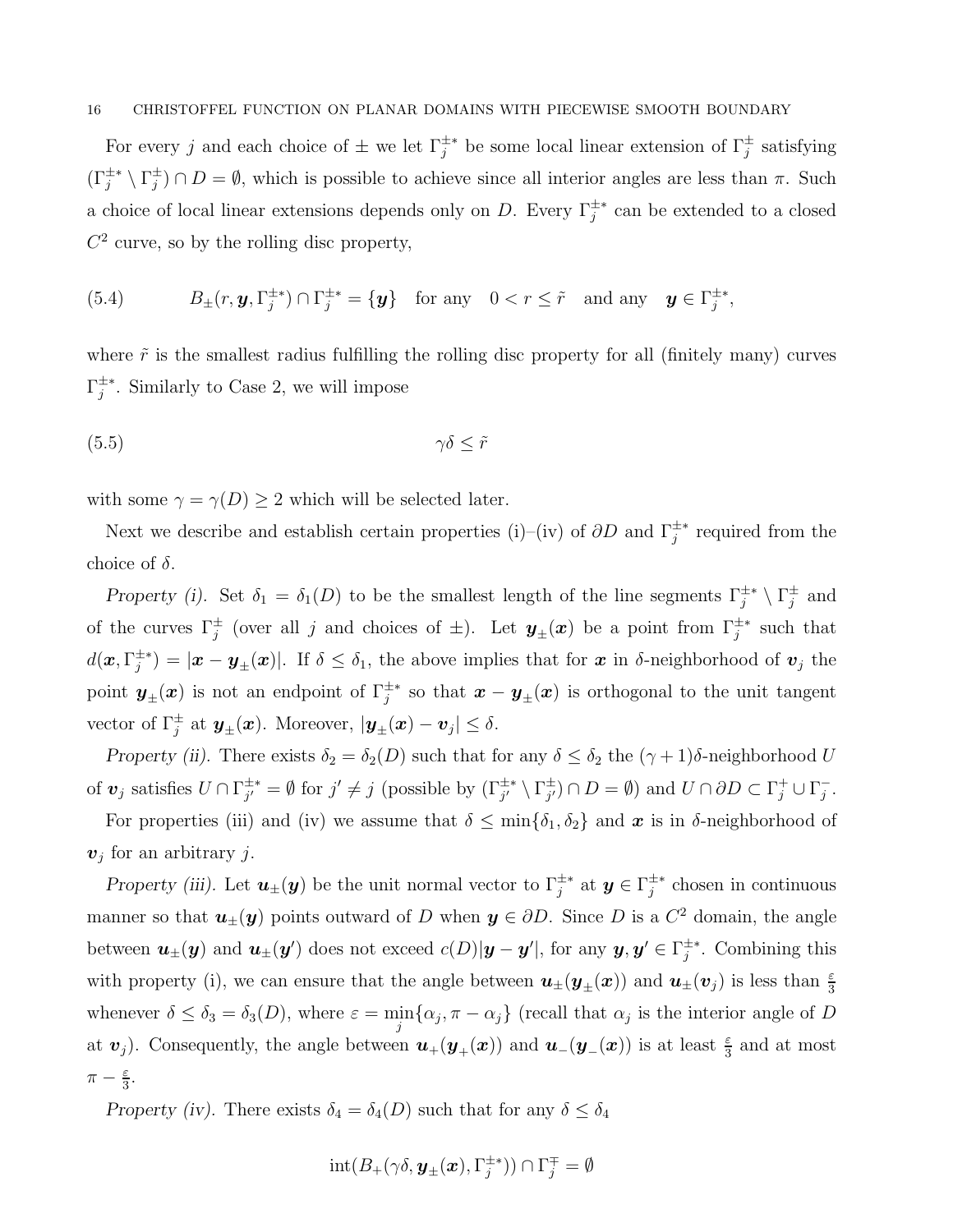which is rather obvious by  $0 < \alpha_i < \pi$ . (We make the same choice of either top or bottom sign in each  $\pm$  or  $\mp$ .)

We take  $\delta := \min\{\delta_1, \ldots, \delta_4, 4r_0, \frac{\tilde{r}}{\gamma}\}$  $(\frac{r}{\gamma})$ , where  $\gamma = \gamma(\varepsilon)$  will be selected later and then [\(5.2\)](#page-14-2),  $(5.5)$  and properties  $(i)$ – $(iv)$  are satisfied.

Now we are ready for the proof. We let  $d^*_{\pm}(\bm{x}) := d(\bm{x}, \Gamma_j^{\pm *})$  where j is such that  $d(\bm{x}, {\{\bm{v}_j\}_{j=1}^k}) =$  $|\bm{x}-\bm{v}_j|$ . We have  $\bm{y}_{\pm}(\bm{x}) \in \Gamma_j^{\pm *}$  is not an endpoint of  $\Gamma_j^{\pm *}$  by property (i). Let  $D_{\pm} :=$  $B_{-}(2\delta, \mathbf{y}_{\pm}(\boldsymbol{x}), \Gamma_{j}^{\pm *})$ . By [\(5.4\)](#page-15-1), [\(5.5\)](#page-15-0),  $\gamma \geq 2$  and property (ii),  $D_{\pm} \cap \Gamma_{j}^{\pm *} = \emptyset$  and so  $D := D_{+} \cap D_{-}$ (which contains x) satisfies  $\widetilde{D} \subset D$ . Observe that  $\widetilde{D}$  is the intersection of two discs of the same radius 2δ. We intend to apply Lemma [3.1](#page-5-2) to an affine image of  $\widetilde{D}$ . Let  $\boldsymbol{o}_{\pm}$  be the center of  $\widetilde{D}_{\pm}$ . We note that x belongs to each line segment joining  $o_{\pm}$  and  $y_{\pm}(x)$ , moreover,  $l_{\pm} := |\boldsymbol{o}_{\pm} - \boldsymbol{x}| = 2\delta - d_{\pm}^{*}(\boldsymbol{x}) \in [\delta, 2\delta].$  Due to property (iii), these two line segments intersect (at  $x$ ) at an angle  $\theta$  which is between  $\frac{\varepsilon}{3}$  and  $\pi - \frac{\varepsilon}{3}$  $\frac{\varepsilon}{3}$ . Let  $\theta_{\pm}$  be the angle opposite to  $l_{\pm}$  in the triangle with the vertices at  $x$ ,  $o_+$  and  $o_-.$  Without loss of generality, we can assume  $d_{+}^{*}(\boldsymbol{x}) \geq d_{-}^{*}(\boldsymbol{x})$ . Then  $\theta_{-} \geq \theta_{+}$  and  $\theta_{-} + \theta_{+} = \pi - \theta$ . We have

$$
\tilde{h} := |\boldsymbol{o}_- - \boldsymbol{o}_+| = \frac{\sin \theta}{\sin \theta_-} l_- \ge \frac{\sin \frac{\varepsilon}{3}}{1} \delta.
$$

If  $\theta_- \geq \frac{\pi}{2}$  $\frac{\pi}{2}$ , then  $\tilde{h} \leq l_- \leq 2\delta$ . Otherwise,

$$
\tilde{h} = \frac{\sin \theta}{\sin \theta_{-}} l_{-} \le \frac{\sin \theta}{\sin \frac{\pi - \theta}{2}} 2\delta = 2(\sin \frac{\theta}{2}) 2\delta \le (\cos \frac{\varepsilon}{6}) 4\delta.
$$

There is an affine transform T which is a composition of appropriate rotation, translation and homothety with ratio  $(2\delta)^{-1}$  such that Lemma [3.1](#page-5-2) is applicable to  $T(D)$ . We obtain the required lower bound on  $\lambda_n(D, x)$  in the standard manner using [\(2.1\)](#page-3-0) and [\(2.2\)](#page-3-1):

$$
\lambda_n(D, \mathbf{x}) \geq \lambda_n(\widetilde{D}, \mathbf{x}) = 4\delta^2 \lambda_n(T(\widetilde{D}), T(\mathbf{x}))
$$
  
 
$$
\geq c(D)\rho_n^*(d^*(\mathbf{x}))\rho_n^*(d^*(\mathbf{x})) \geq c(D)\rho_n^*(d^*(\mathbf{x}))\rho_n^*(d^*(\mathbf{x})),
$$

where in the last step we used that  $\sin(\frac{2\varepsilon}{3})d_{\pm}(\boldsymbol{x}) \leq d_{\pm}^*(\boldsymbol{x})$ . Indeed, if  $d_{\pm}(\boldsymbol{x}) \neq d_{\pm}^*(\boldsymbol{x})$  for some choice of  $\pm$ , then by property (i)  $d_{\pm}(\mathbf{x}) = |\mathbf{x} - \mathbf{v}_j|$  and the claimed inequality follows from properties (i) and (iii).

For the upper bound, we will apply Lemma [4.4.](#page-11-0) With slight abuse/reintroduction of notations, it will be convenient to use the same notations as for the lower bound now related to different discs and sets. Let  $D_{\pm} := B_{+}(\gamma \delta, \mathbf{y}_{\pm}(\mathbf{x}), \Gamma_{j}^{\pm *})$ . By [\(5.4\)](#page-15-1) and [\(5.5\)](#page-15-0),  $\text{int}(D_{\pm}) \cap \Gamma_{j}^{\pm *} = \emptyset$ . Moreover, by property (iv)  $\text{int}(D_{\pm}) \cap \Gamma_j^{\mp} = \emptyset$ . So taking property (ii) into account, we obtain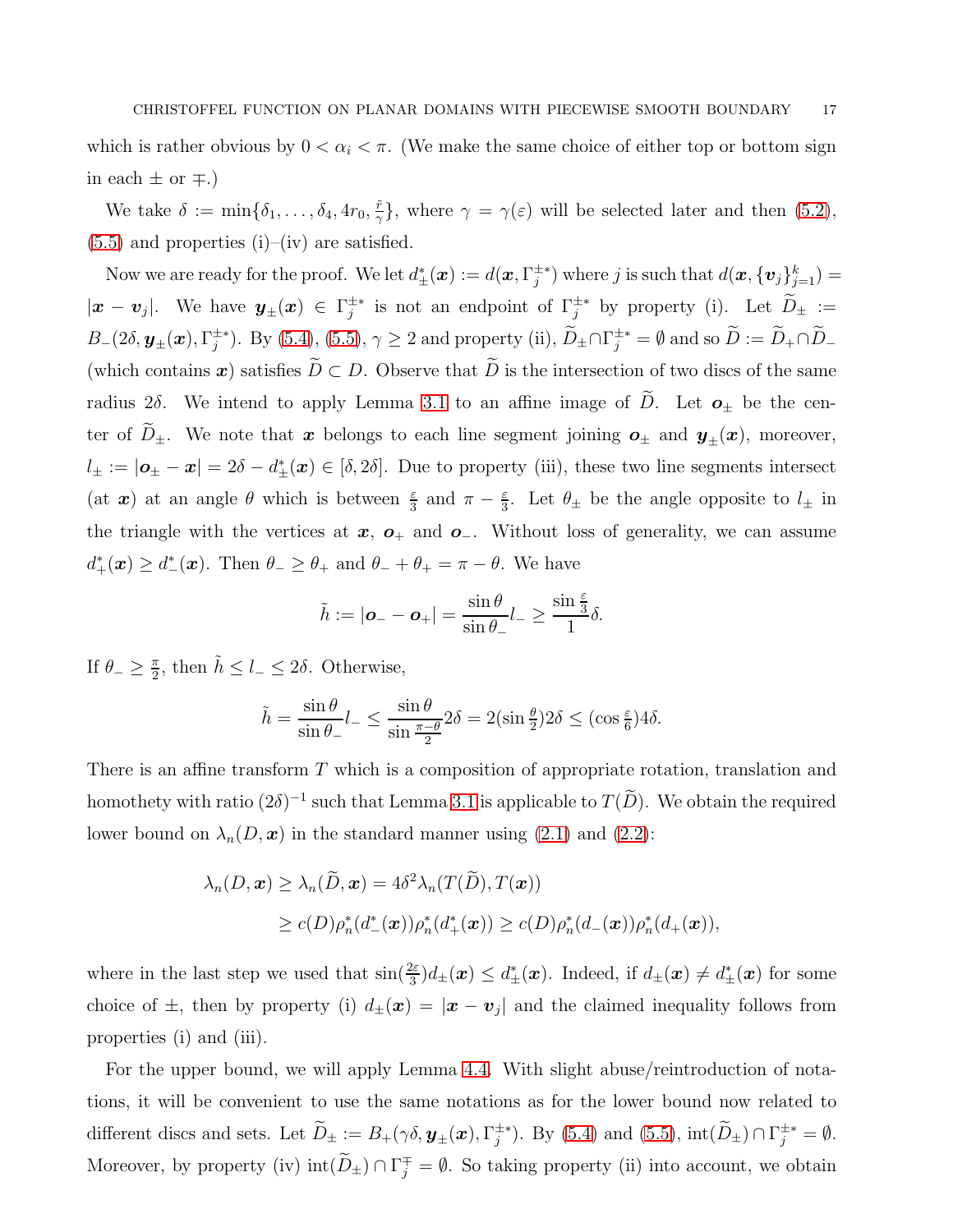int( $\widetilde{D}_-\cup\widetilde{D}_+\cap D=\emptyset$ . Let  $\mathbf{o}_\pm$  be the center of  $\widetilde{D}_\pm$ . We have (due to  $\delta\leq \text{diam}(D)=R$ )  $D \subset 2RB + \mathbf{o}_\pm$ , so we will apply Lemma [4.4](#page-11-0) to an appropriate affine image of the set

$$
\widetilde{D}:=((2RB+{\bf o}_{-})\setminus \widetilde{D}_{-})\cap ((2RB+{\bf o}_{+})\setminus \widetilde{D}_{+})
$$

containing D and get the proper estimate. Let us first justify the conditions of Lemma [4.4.](#page-11-0) Arguing similarly to the lower bound, we let  $l_{\pm} := |\boldsymbol{o}_{\pm} - \boldsymbol{x}| = \gamma \delta + d_{\pm}^*(\boldsymbol{x}) \in [\gamma \delta, (\gamma + 1)\delta].$  Due to property (iii), the lines containing  $l_i$  intersect (at  $x$ ) at an angle  $\theta$  which is between  $\frac{\varepsilon}{3}$  and  $\pi-\frac{\varepsilon}{3}$  $\frac{\varepsilon}{3}$ . Let  $\theta_{\pm}$  be the angle opposite to  $l_{\pm}$  in the triangle with the vertices at  $x$ ,  $o_{-}$  and  $o_{+}$ , then (recall the assumption  $d^*_{+}(\mathbf{x}) \geq d^*_{-}(\mathbf{x})$ )  $\theta_{-} \leq \theta_{+}$  and  $\theta_{-} + \theta_{+} = \pi - \theta$ . We have

$$
\tilde{h} := |\boldsymbol{o}_- - \boldsymbol{o}_+| = \frac{\sin \theta}{\sin \theta_+} l_+ \ge \frac{\sin \frac{\varepsilon}{3}}{1} \gamma \delta.
$$

If  $\theta_+ \geq \frac{\pi}{2}$  $\frac{\pi}{2}$ , then  $\tilde{h} \leq l_+ \leq (\gamma + 1)\delta = \frac{\gamma + 1}{2\gamma}$  $rac{\gamma+1}{2\gamma}\cdot 2\gamma\delta$ . Otherwise,

$$
\tilde{h} = \frac{\sin \theta}{\sin \theta_+} l_+ \le \frac{\sin \theta}{\sin \frac{\pi - \theta}{2}} (\gamma + 1)\delta = 2(\sin \frac{\theta}{2})(\gamma + 1)\delta \le \frac{\gamma + 1}{\gamma} (\cos \frac{\varepsilon}{6}) 2\gamma \delta.
$$

It remains to choose a large enough  $\gamma = \gamma(\varepsilon)$  so that for some  $\zeta \in (0, \frac{1}{2})$  $(\frac{1}{2})$  we have  $\frac{\gamma+1}{\gamma}(\cos\frac{\varepsilon}{6})$  <  $1-\zeta$ ,  $\sin \frac{\varepsilon}{3} \ge \zeta$ ,  $\frac{\gamma+1}{2\gamma}$  $\frac{1}{2\gamma}$   $< 1 - \zeta$  and  $\frac{\gamma+1}{\gamma} \leq 1 + \frac{\zeta}{2}$  (the last condition will ensure that  $|\boldsymbol{x} - \boldsymbol{o}_{\pm}| \leq$  $(1+\frac{\zeta}{2})\gamma\delta$ ). Now with appropriate T which is a composition of a rotation and a translation and with  $r_1 = \gamma \delta$  and  $r_2 = 2R$  by Lemma [4.4,](#page-11-0) [\(2.1\)](#page-3-0) and [\(2.2\)](#page-3-1)

$$
\lambda_n(D, \mathbf{x}) \leq \lambda_n(\tilde{D}, \mathbf{x}) = \lambda_n(T(\tilde{D}), T(\mathbf{x})) \leq c(D) \rho_n^*(d^*(\mathbf{x})) \rho_n^*(d^*(\mathbf{x}))
$$
  

$$
\leq c(D) \rho_n^*(d^*(\mathbf{x})) \rho_n^*(d^*(\mathbf{x})).
$$

To establish [\(1.3\)](#page-2-1), observe that by property (ii) for  $j' \neq j$  we have  $d(\boldsymbol{x}, \Gamma_{j'}^{\pm}) \geq \delta$ .

<span id="page-17-0"></span>Remark 5.1. The arguments of Case 1 and Case 2 do not use the hypothesis that  $0 < \alpha_j < \pi$ , so under the conditions of Theorem [1.1](#page-2-0) without this hypothesis, for any  $\delta > 0$  and any  $x \in D$ such that  $d(\boldsymbol{x}, {\{\boldsymbol{v}_j\}_{j=1}^k}) \geq \delta$ , we have

$$
\lambda_n(D, \boldsymbol{x}) \approx c(\delta, D) \min_{1 \leq i \leq m} n^{-1} \rho_n^*(d(\boldsymbol{x}, \Gamma_i)).
$$

Acknowledgment. We are grateful to the referee for the careful reading of the manuscript and several valuable suggestions that pointed out some inaccuracies and, more importantly, led to an improvement of the generality of the result.